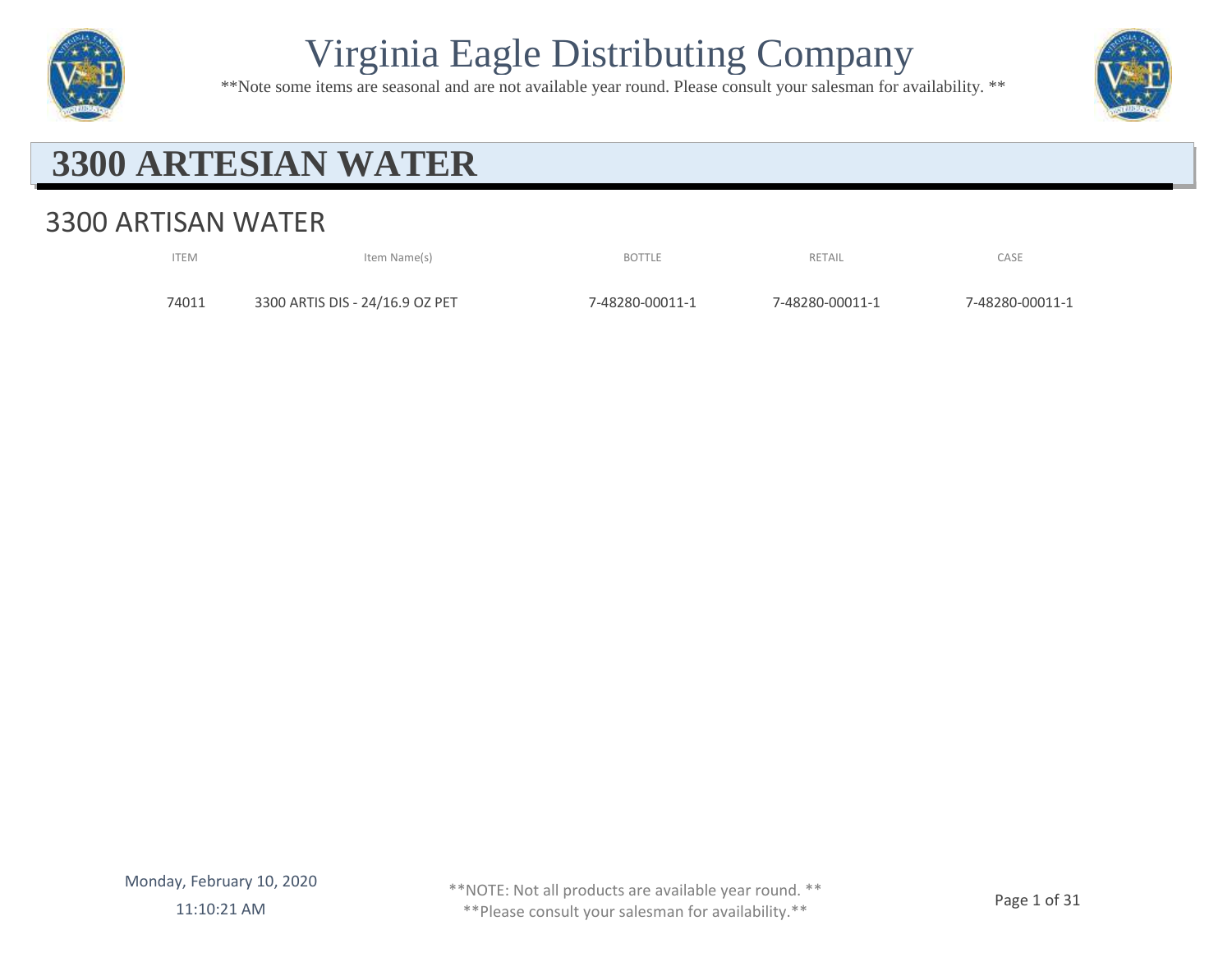

\*\*Note some items are seasonal and are not available year round. Please consult your salesman for availability. \*\*



#### **ANHEUSER BUSCH**

#### HIBALL ENERGY

|         | <b>ITEM</b> | Item Name(s)                  | <b>BOTTLE</b>   | RETAIL          | CASE            |
|---------|-------------|-------------------------------|-----------------|-----------------|-----------------|
|         | 85818       | HBL COF BLACK - 12/11 OZ CAN  | 8-53585-00818-9 | 8-53585-00818-9 | 8-53585-00821-9 |
|         | 85820       | HBL COF MOCHA - 12/11 OZ CAN  | 8-53585-00820-2 | 8-53585-00823-3 | 8-53585-00823-3 |
|         | 85819       | HBL COF VANILL - 12/11 OZ CAN | 8-53585-00819-6 | 8-53585-00819-6 | 8-53585-00822-6 |
|         | 85632       | HBL GRAPEFRUIT - 3/8 CAN 16OZ | 8-97351-00022-9 | 8-52421-00632-7 | 8-52421-00632-7 |
|         | 85633       | HBL LEMON LIME - 3/8 CAN 16OZ | 8-97351-00032-8 | 8-52421-00633-4 | 8-52421-00633-4 |
|         | 85637       | HBL ORG CHERRY - 3/8 CAN 16OZ | 8-97351-00087-8 | 8-52421-00637-2 | 8-52421-00637-2 |
|         | 85691       | HBL ORG GINGER - 3/8 CAN 16OZ | 8-97351-00074-8 | 8-52421-00691-4 | 8-52421-00691-4 |
|         | 85690       | HBL ORG ORANGE - 3/8 CAN 16OZ | 8-52421-00607-5 | 8-52421-00690-7 | 8-52421-00690-7 |
|         | 85638       | HBL ORG POMEGR - 3/8 CAN 16OZ | 8-97351-00092-2 | 8-52421-00638-9 | 8-52421-00638-9 |
|         | 85634       | HBL WILD BERRY - 3/8 CAN 16OZ | 8-97351-00042-7 | 8-52421-00634-1 | 8-52421-00634-1 |
| TEAVANA |             |                               |                 |                 |                 |
|         | <b>ITEM</b> | Item Name(s)                  | <b>BOTTLE</b>   | RETAIL          | CASE            |
|         | 25931       | TEAV BLACK LIM - 12/14.5 OZ   | 0-18200-25931-9 | 0-18200-25931-9 | 0-18200-28462-5 |
|         | 25875       | TEAV MANGO BLK - 12/14.5 OZ   | 0-18200-25875-6 | 0-18200-25875-6 | 0-18200-20051-9 |
|         | 25886       | TEAV MEYER LMN - 12/14.5 OZ   | 0-18200-25886-2 | 0-18200-25886-2 | 0-18200-28403-8 |
|         | 25876       | TEAV PASS TNGO - 12/14.5 OZ   | 0-18200-25876-3 | 0-18200-25876-3 | 0-18200-20052-6 |
|         |             |                               |                 |                 |                 |

Monday, February 10, 2020

\*\*NOTE: Not all products are available year round. \*\*

11:10:22 AM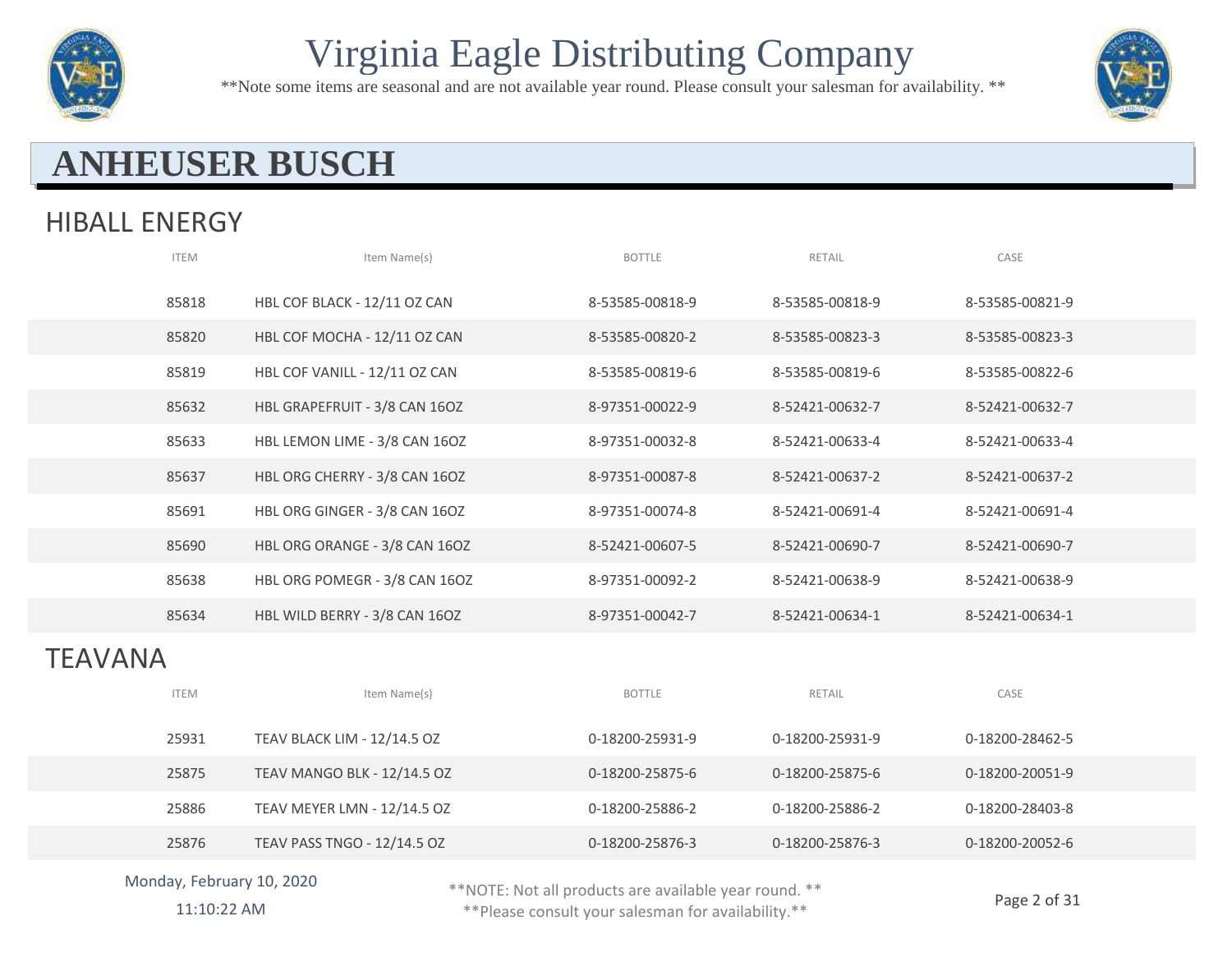

\*\*Note some items are seasonal and are not available year round. Please consult your salesman for availability. \*\*



## **ANHEUSER BUSCH**

| 25874 | TEAV PEACH GRN - 12/14.5 OZ        | 0-18200-25874-9 | 0-18200-25874-9 | 0-18200-20050-2 |
|-------|------------------------------------|-----------------|-----------------|-----------------|
| 28623 | TEAV PEACH GRN - 4/6 CAN 12OZ      | 0-18200-25959-3 | 0-18200-20185-1 | 0-18200-28623-0 |
| 25932 | TEAV PEACH NEC - 12/14.5 OZ        | 0-18200-25932-6 | 0-18200-25932-6 | 0-18200-28463-2 |
| 25873 | <b>TEAV PINE BLUE - 12/14.5 OZ</b> | 0-18200-25873-2 | 0-18200-25873-2 | 0-18200-20049-6 |
| 28624 | TEAV PINE BLUE - 4/6 CAN 12OZ      | 0-18200-25960-9 | 0-18200-20186-8 | 0-18200-28624-7 |
| 25887 | TEAV STRAWBRY - 12/14.5 OZ         | 0-18200-25887-9 | 0-18200-25887-9 | 0-18200-28404-5 |
| 28625 | TEAV STRAWBRY - 4/6 CAN 12OZ       | 0-18200-25962-3 | 0-18200-20187-5 | 0-18200-28625-4 |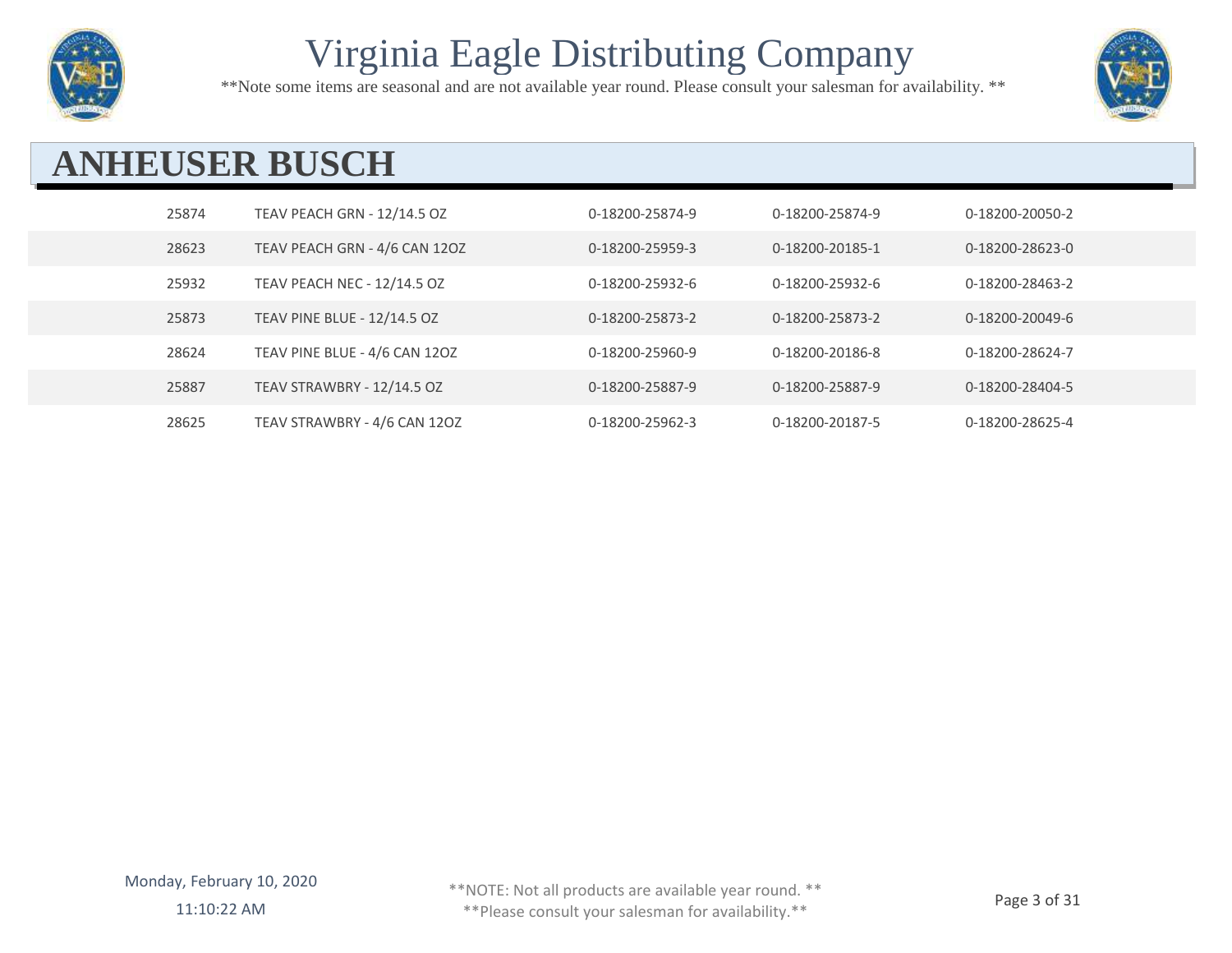

\*\*Note some items are seasonal and are not available year round. Please consult your salesman for availability. \*\*



# **CANADA DRY POTOMAC**

#### 7-UP

| <b>ITEM</b> | Item Name(s)                | <b>BOTTLE</b>   | RETAIL          | CASE            |
|-------------|-----------------------------|-----------------|-----------------|-----------------|
| 51520       | 7UP - 2/12 CAN 12OZ         | 0-00000-00000-0 | 0-78000-01180-7 | 0-78000-01180-7 |
| 51557       | 7UP - 24/20 PET             | 0-78000-00161-7 | 0-78000-00161-7 | 0-78000-00161-7 |
| 51583       | 7UP - 3/8 PET 120Z          | 0-78000-01280-4 | 0-78000-01280-4 | 0-78000-01280-4 |
| 51575       | 7UP - 4/6 CAN 7.5 OZ        | 0-78000-00180-8 | 0-78000-00180-8 | 0-78000-00180-8 |
| 51582       | 7UP - 4/6 PET 16.90Z        | 0-00000-00000-0 | 0-78000-01219-4 | 0-78000-01219-4 |
| 51589       | 7UP - 8/2 LTR PET           | 0-00000-00000-0 | 0-78000-00034-4 | 0-78000-00034-4 |
| 51789       | 7UP CHERRY - 8/2 LTR PET    | 0-78000-00531-8 | 0-78000-00531-8 | 0-78000-00531-8 |
| 51620       | 7UP DIET - 2/12 CAN 120Z    | 0-00000-00000-0 | 0-78000-01181-4 | 0-78000-01181-4 |
| 51657       | <b>7UP DIET - 24/20 PET</b> | 0-78000-00162-4 | 0-78000-00162-4 | 0-78000-00162-4 |
| 51689       | 7UP DIET - 8/2 LTR PET      | 0-00000-00000-0 | 0-78000-00075-7 | 0-78000-00750-3 |
|             |                             |                 |                 |                 |

#### A&W ROOT BEER

| <b>ITEM</b> | Item Name(s)                  | <b>BOTTLE</b>   | RETAIL          | CASE            |
|-------------|-------------------------------|-----------------|-----------------|-----------------|
| 55657       | A&W CREAM SODA - 24/20 PET    | 0-78000-05440-8 | 0-78000-05440-8 | 0-78000-05440-8 |
| 55689       | A&W CREAM SODA - 8/2 LTR PET  | 0-78000-05446-0 | 0-78000-05446-0 | 0-78000-05446-0 |
| 55520       | A&W DIET ROOT - 2/12 CAN 12OZ | 0-00000-00000-0 | 0-78000-05316-6 | 0-78000-05316-6 |
| 55557       | A&W DIET ROOT - 24/20 PET     | 0-78000-05340-1 | 0-78000-05340-1 | 0-78000-05340-1 |

#### Monday, February 10, 2020 11:10:22 AM

\*\*NOTE: Not all products are available year round. \*\*

Page 4 of 31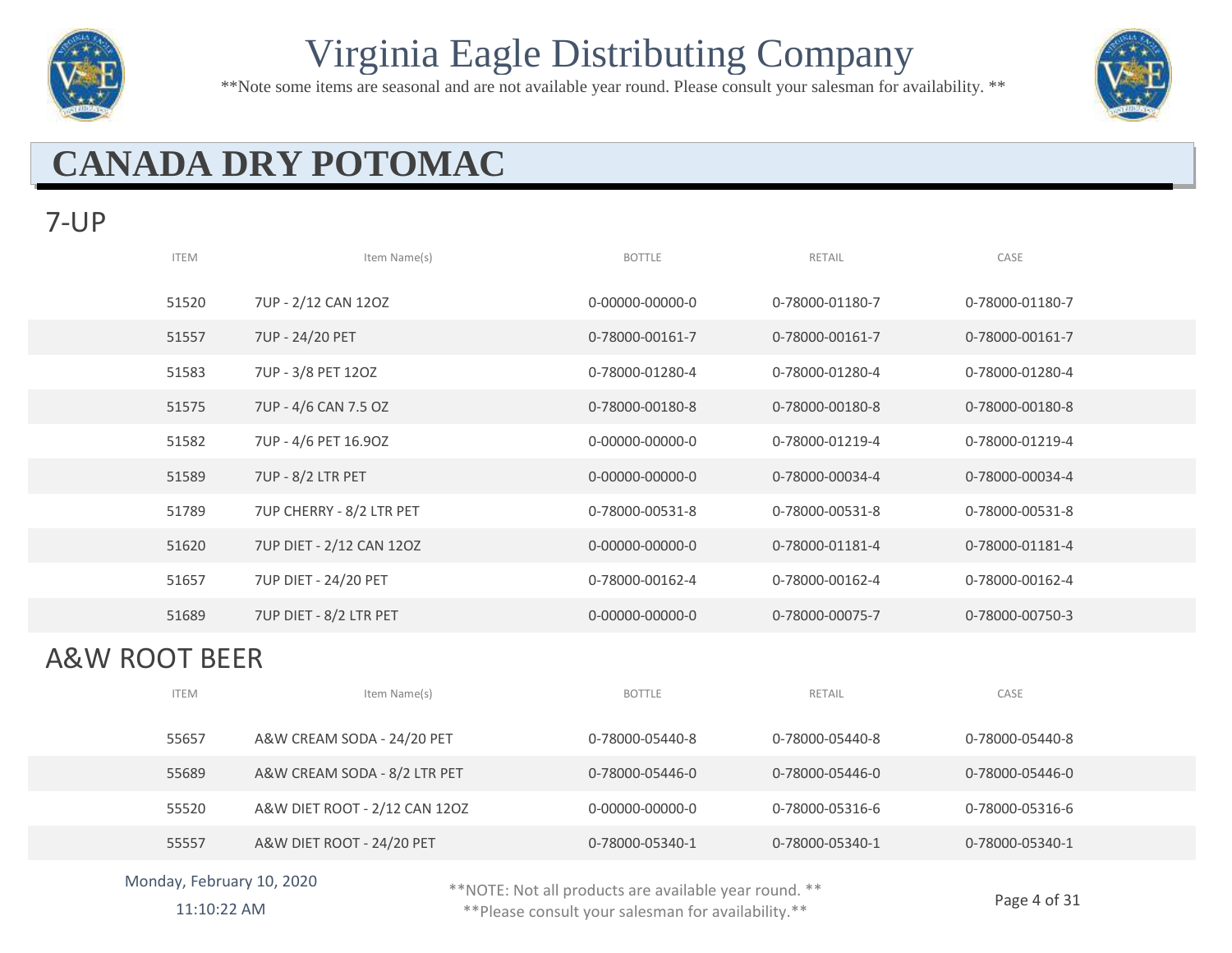

\*\*Note some items are seasonal and are not available year round. Please consult your salesman for availability. \*\*



# **CANADA DRY POTOMAC**

| 55589             | A&W DIET ROOT - 8/2 LTR PET    | 0-00000-00000-0 | 0-78000-05346-3 | 0-78000-05346-3 |  |  |
|-------------------|--------------------------------|-----------------|-----------------|-----------------|--|--|
| 55420             | A&W ROOT BEER - 2/12 CAN 12OZ  | 0-00000-00000-0 | 0-78000-05216-9 | 0-78000-05216-9 |  |  |
| 55457             | A&W ROOT BEER - 24/20 PET      | 0-78000-05240-4 | 0-78000-05240-4 | 0-78000-05240-4 |  |  |
| 55483             | A&W ROOT BEER - 3/8 PET 120Z   | 0-78000-05288-6 | 0-78000-05288-6 | 0-78000-05288-6 |  |  |
| 55475             | A&W ROOT BEER - 4/6 CAN 7.5 OZ | 0-78000-00197-6 | 0-78000-00197-6 | 0-78000-00197-6 |  |  |
| 55482             | A&W ROOT BEER - 4/6 PET 16.90Z | 0-00000-00000-0 | 0-78000-05242-8 | 0-78000-05242-8 |  |  |
| 55489             | A&W ROOT BEER - 8/2 LTR PET    | 0-78000-00524-0 | 0-78000-05246-6 | 0-78000-05246-6 |  |  |
| <b>BAI BRANDS</b> |                                |                 |                 |                 |  |  |
| <b>ITEM</b>       | Item Name(s)                   | <b>BOTTLE</b>   | RETAIL          | CASE            |  |  |
|                   |                                |                 |                 |                 |  |  |
| 94527             | BAI ANTIWATER - 12/1 LTR PET   | 8-13694-02531-6 | 8-13694-02531-6 | 8-13694-02527-9 |  |  |
| 94708             | BAI BLUEBERRY - 12/18 OZ PET   | 8-52311-00401-3 | 8-52311-00401-3 | 8-52311-00423-5 |  |  |
| 94474             | BAI BLUEBERRY - 2/6 PET 18OZ   | 0-00000-00000-0 | 8-52311-00474-7 | 8-52311-00474-7 |  |  |
| 94008             | BAI CLEMENTINE - 12/18 OZ PET  | 8-52311-00402-0 | 8-52311-00402-0 | 8-52311-00420-4 |  |  |
| 94472             | BAI CLEMENTINE - 2/6 PET 180Z  | 0-00000-00000-0 | 8-52311-00472-3 | 8-52311-00472-3 |  |  |
| 94346             | BAI COCO PINE - 12/18 OZ PET   | 8-13694-02346-6 | 8-13694-02346-6 | 8-13694-02347-3 |  |  |
| 94351             | BAI COCO VARTY - 15/18 OZ PET  | 0-00000-00000-0 | 8-13694-02512-5 | 8-13694-02512-5 |  |  |
| 94427             | BAI COCONUT - 12/18 OZ PET     | 8-52311-00427-3 | 8-52311-00427-3 | 8-52311-00428-0 |  |  |

\*\*NOTE: Not all products are available year round. \*\*

11:10:22 AM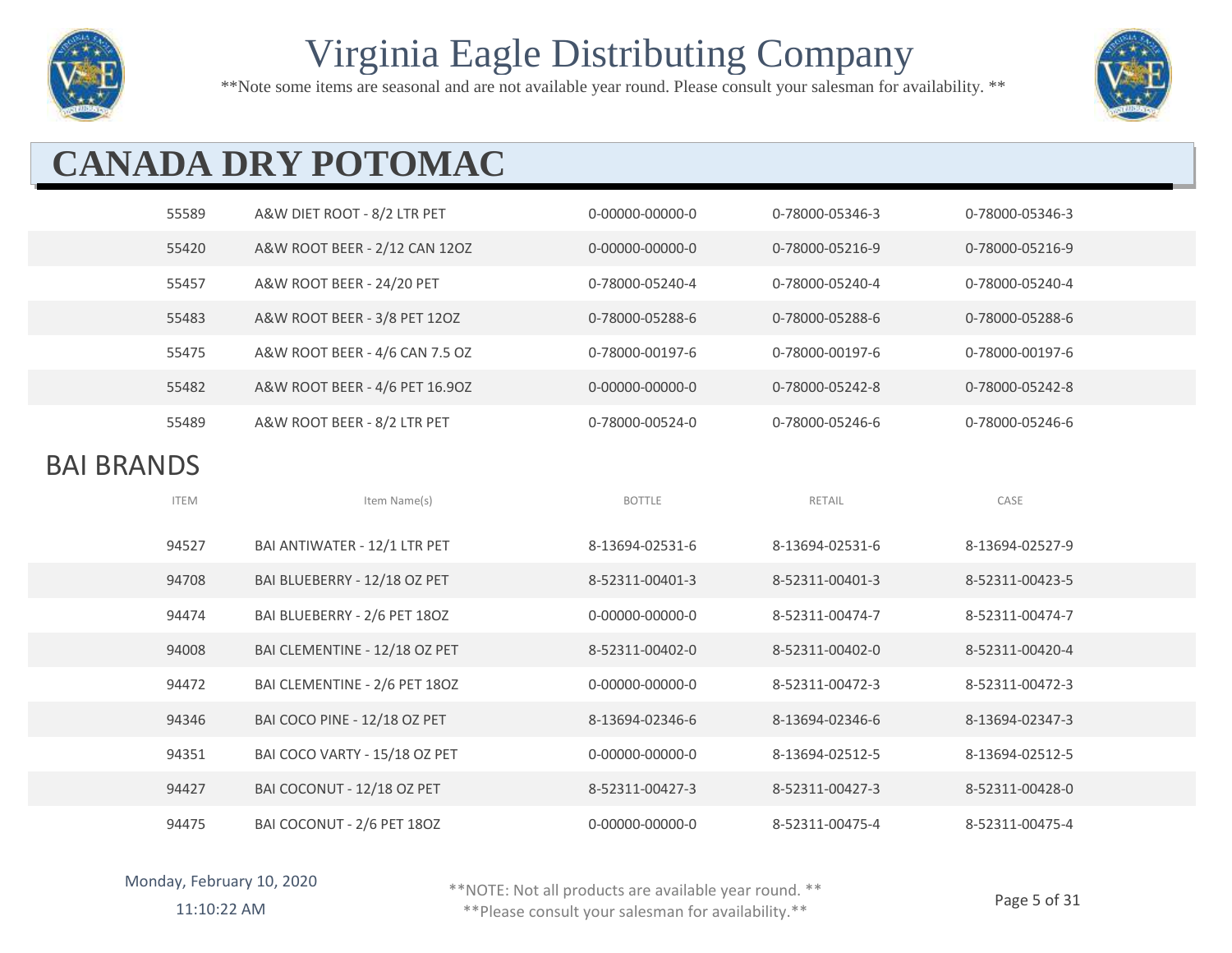

\*\*Note some items are seasonal and are not available year round. Please consult your salesman for availability. \*\*



# **CANADA DRY POTOMAC**

| 94009 | BAI DRAGONFRUI - 12/18 OZ PET | 8-52311-00406-8 | 8-52311-00406-8 | 8-52311-00421-1 |
|-------|-------------------------------|-----------------|-----------------|-----------------|
| 94448 | BAI LEMN VARIE - 15/18 OZ PET | 0-00000-00000-0 | 8-13694-02448-7 | 8-13694-02448-7 |
| 94709 | BAI MANGO KAUA - 12/18 OZ PET | 8-52311-00400-6 | 8-52311-00400-6 | 8-52311-00418-1 |
| 94403 | BAI POMEGRANAT - 12/18 OZ PET | 0-00000-00000-0 | 8-52311-00403-7 | 8-52311-00417-4 |
| 94367 | BAI STRAW LEMO - 12/18 OZ PET | 8-13694-02364-0 | 8-13694-02364-0 | 8-13694-02367-1 |
| 94494 | BAI SUNRISE VR - 15/18 OZ PET | 0-00000-00000-0 | 8-13694-02394-7 | 8-13694-02394-7 |
| 94360 | BAI SUNSET VAR - 15/18 OZ PET | 0-00000-00000-0 | 8-13694-02360-2 | 8-13694-02360-2 |
| 94342 | BAI WATERMELON - 12/18 OZ PET | 8-13694-02342-8 | 8-13694-02342-8 | 8-13694-02343-5 |
| 94352 | BAI WATERMELON - 2/6 PET 180Z | 8-13694-02352-7 | 8-13694-02352-7 | 0-00000-00000-0 |
| 94433 | BAI BUB BLACKB - 12/12 OZ CAN | 8-13694-02425-8 | 8-13694-02425-8 | 8-13694-02433-3 |
| 94460 | BAI BUB CHERRY - 12/12 OZ CAN | 8-52311-00459-4 | 8-52311-00459-4 | 8-52311-00460-0 |
| 94456 | BAI BUB GRAPFR - 12/12 OZ CAN | 8-52311-00453-2 | 8-52311-00453-2 | 8-52311-00456-3 |
| 94455 | BAI BUB ORANGE - 12/12 OZ CAN | 8-52311-00452-5 | 8-52311-00452-5 | 8-52311-00455-6 |
| 94434 | BAI BUB WATERM - 12/12 OZ CAN | 8-13694-02426-5 | 8-13694-02426-5 | 8-13694-02434-0 |
| 94431 | BAI TEA LEMON - 12/18 OZ PET  | 8-52311-00430-3 | 8-52311-00430-3 | 8-52311-00431-0 |
| 94396 | BAI TEA PEACH - 12/18 OZ PET  | 8-13694-02389-3 | 8-13694-02389-3 | 8-13694-02396-1 |
| 94398 | BAI TEA RASPBR - 12/18 OZ PET | 8-13694-02390-9 | 8-13694-02390-9 | 8-13694-02398-5 |
| 94412 | BAI TEA SWEET - 12/18 OZ PET  | 8-13694-02412-8 | 8-13694-02412-8 | 8-13694-02412-8 |

Monday, February 10, 2020

\*\*NOTE: Not all products are available year round. \*\*

11:10:22 AM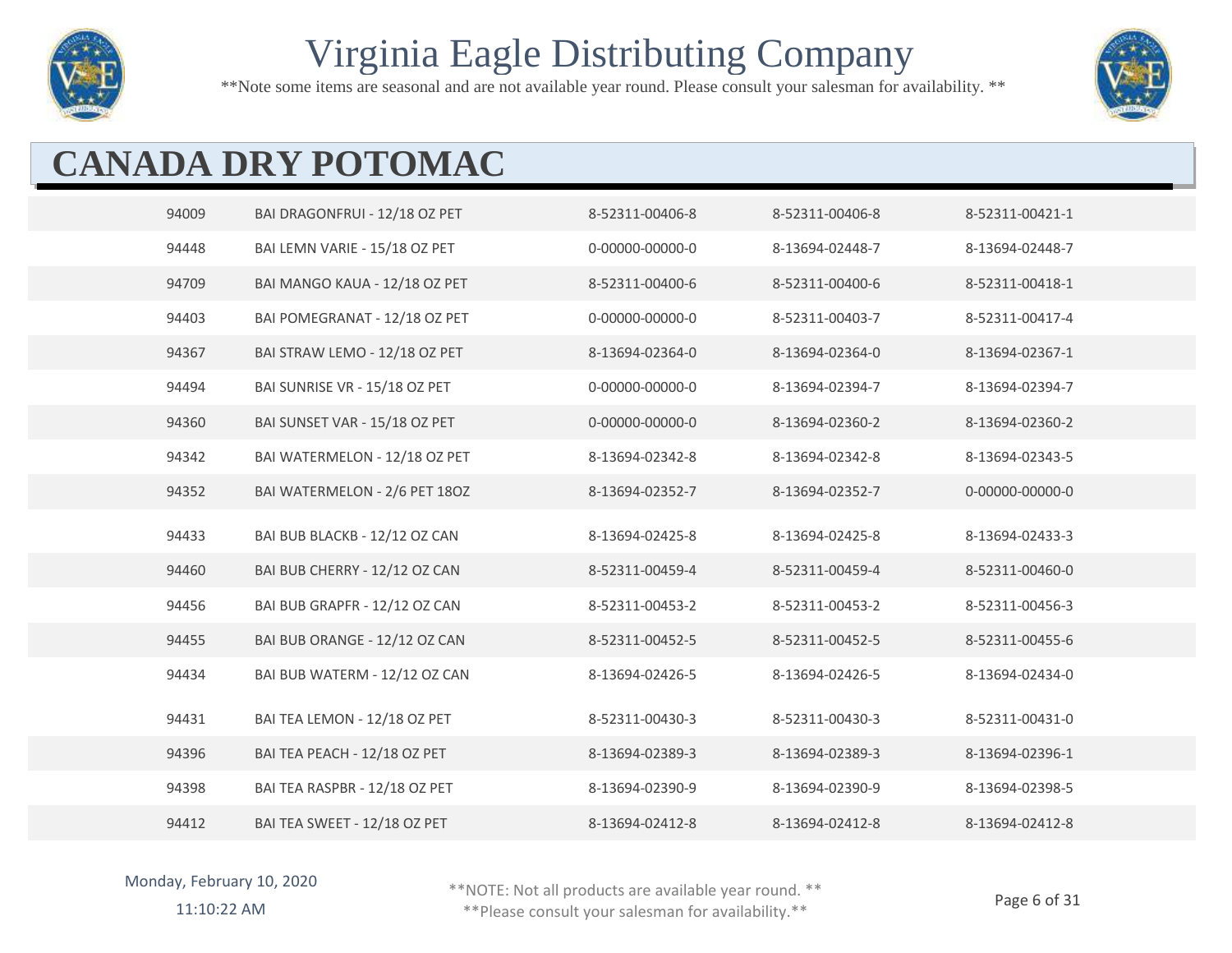

\*\*Note some items are seasonal and are not available year round. Please consult your salesman for availability. \*\*



# **CANADA DRY POTOMAC**

#### BODY ARMOR FAMILY

| <b>ITEM</b> | Item Name(s)                      | <b>BOTTLE</b>   | RETAIL          | CASE            |
|-------------|-----------------------------------|-----------------|-----------------|-----------------|
| 59287       | BODY BERRY LEM - 12/16 PET        | 8-58176-00287-4 | 8-58176-00287-4 | 8-58176-00293-5 |
| 59289       | BODY BERRY LEM - 12/28 OZ         | 8-58176-00289-8 | 8-58176-00289-8 | 8-58176-00291-1 |
| 58211       | <b>BODY BLACKOUT - 12/16 PET</b>  | 8-58176-00211-9 | 8-58176-00211-9 | 8-58176-00216-4 |
| 58233       | BODY BLACKOUT - 12/28 OZ          | 8-58176-00233-1 | 8-58176-00233-1 | 8-58176-00237-9 |
| 59250       | BODY BLUE POM - 12/16 PET         | 8-58176-00250-8 | 8-58176-00250-8 | 8-58176-00250-8 |
| 59258       | BODY BLUE POM - 12/28 OZ          | 8-58176-00258-4 | 8-58176-00258-4 | 8-58176-00258-4 |
| 58213       | <b>BODY FRUIT PUN - 12/16 PET</b> | 8-58176-00213-3 | 8-58176-00213-3 | 8-58176-00204-1 |
| 58232       | BODY FRUIT PUN - 12/28 OZ         | 8-58176-00232-4 | 8-58176-00232-4 | 8-58176-00236-2 |
| 58275       | BODY FRUIT PUN - 3/8 PET 12OZ     | 0-00000-00000-0 | 8-58176-00280-5 | 8-58176-00275-1 |
| 58218       | BODY GRAPE - 12/16 PET            | 0-00000-00000-0 | 8-58176-00218-8 | 8-58176-00207-2 |
| 59270       | BODY KNOCKOUT - 12/28 OZ          | 8-58176-00270-6 | 8-58176-00270-6 | 8-58176-00270-6 |
| 59290       | BODY LYT BERRY - 12/16 PET        | 8-58176-00290-4 | 8-58176-00290-4 | 8-58176-00294-2 |
| 59277       | BODY LYT COCO - 12/16 PET         | 8-58176-00277-5 | 8-58176-00277-5 | 8-58176-00278-2 |
| 59252       | BODY LYT ORANG - 12/16 PET        | 8-58176-00248-5 | 8-58176-00248-5 | 8-58176-00248-5 |
| 59227       | BODY LYT PEACH - 12/16 PET        | 8-58176-00227-0 | 8-58176-00227-0 | 8-58176-00229-4 |
| 59284       | BODY LYT PEACH - 12/28 OZ         | 8-58176-00284-3 | 8-58176-00284-3 | 8-58176-00285-0 |

\*\*NOTE: Not all products are available year round. \*\*

11:10:22 AM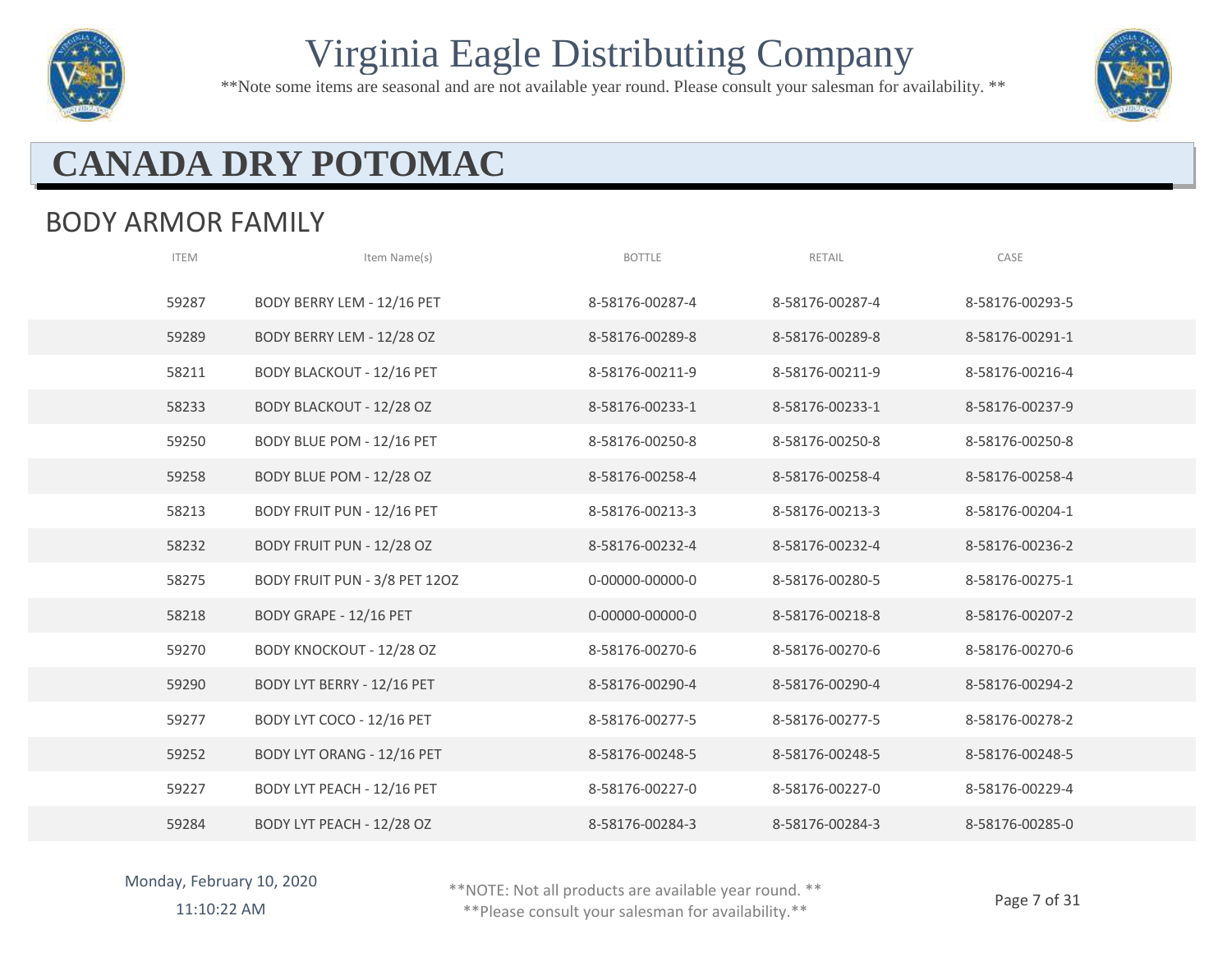

\*\*Note some items are seasonal and are not available year round. Please consult your salesman for availability. \*\*



# **CANADA DRY POTOMAC**

|                   | 58279       | BODY LYT PEACH - 3/8 PET 12OZ | 0-00000-00000-0 | 8-58176-00279-9 | 8-58176-00276-8 |
|-------------------|-------------|-------------------------------|-----------------|-----------------|-----------------|
|                   | 58208       | BODY MIXED BRY - 12/16 PET    | 8-58176-00208-9 | 8-58176-00208-9 | 8-58176-00201-0 |
|                   | 58205       | BODY ORNG MNGO - 12/16 PET    | 8-58176-00205-8 | 8-58176-00205-8 | 8-58176-00202-7 |
|                   | 58230       | BODY ORNG MNGO - 12/28 OZ     | 8-58176-00230-0 | 8-58176-00230-0 | 8-58176-00234-8 |
|                   | 58273       | BODY ORNG MNGO - 3/8 PET 12OZ | 0-00000-00000-0 | 8-58176-00281-2 | 8-58176-00273-7 |
|                   | 59248       | BODY PINE COCO - 12/16 PET    | 8-58176-00252-2 | 8-58176-00252-2 | 8-58176-00253-9 |
|                   | 58206       | BODY STRAW BAN - 12/16 PET    | 8-58176-00206-5 | 8-58176-00206-5 | 8-58176-00203-4 |
|                   | 58231       | BODY STRAW BAN - 12/28 OZ     | 8-58176-00231-7 | 8-58176-00231-7 | 8-58176-00235-5 |
|                   | 58274       | BODY STRAW BAN - 3/8 PET 12OZ | 0-00000-00000-0 | 8-58176-00282-9 | 8-58176-00274-4 |
|                   | 58217       | BODY TROP PUNC - 12/16 PET    | 8-58176-00217-1 | 8-58176-00217-1 | 8-58176-00209-6 |
|                   | 59254       | BODY TROP PUNC - 12/28 OZ     | 8-58176-00255-3 | 8-58176-00254-6 | 8-58176-00254-6 |
|                   | 58215       | <b>BODY WATER - 12/1 LTR</b>  | 8-58176-00215-7 | 8-58176-00215-7 | 8-58176-00215-7 |
|                   | 58221       | BODY WATER - 24/700 ML        | 8-58176-00214-0 | 8-58176-00214-0 | 8-58176-00221-8 |
|                   | 59242       | BODY WATERMELO - 12/16 PET    | 8-58176-00242-3 | 8-58176-00242-3 | 8-58176-00244-7 |
|                   | 59256       | BODY WATERMELO - 12/28 OZ     | 8-58176-00256-0 | 8-58176-00256-0 | 8-58176-00257-7 |
| <b>CANADA DRY</b> |             |                               |                 |                 |                 |
|                   | <b>ITEM</b> | Item Name(s)                  | <b>BOTTLE</b>   | RETAIL          | CASE            |

| I I E IVI | ICHII NCHIE(S)              | DUILLE          | <b>NETAIL</b>   | <b>LAJE</b>     |
|-----------|-----------------------------|-----------------|-----------------|-----------------|
| 55789     | CD BLACKBERRY - 8/2 LTR PET | 0-78000-02505-7 | 0-78000-02505-7 | 0-78000-02505-7 |

\*\*NOTE: Not all products are available year round. \*\* \*\*Please consult your salesman for availability.\*\*

11:10:22 AM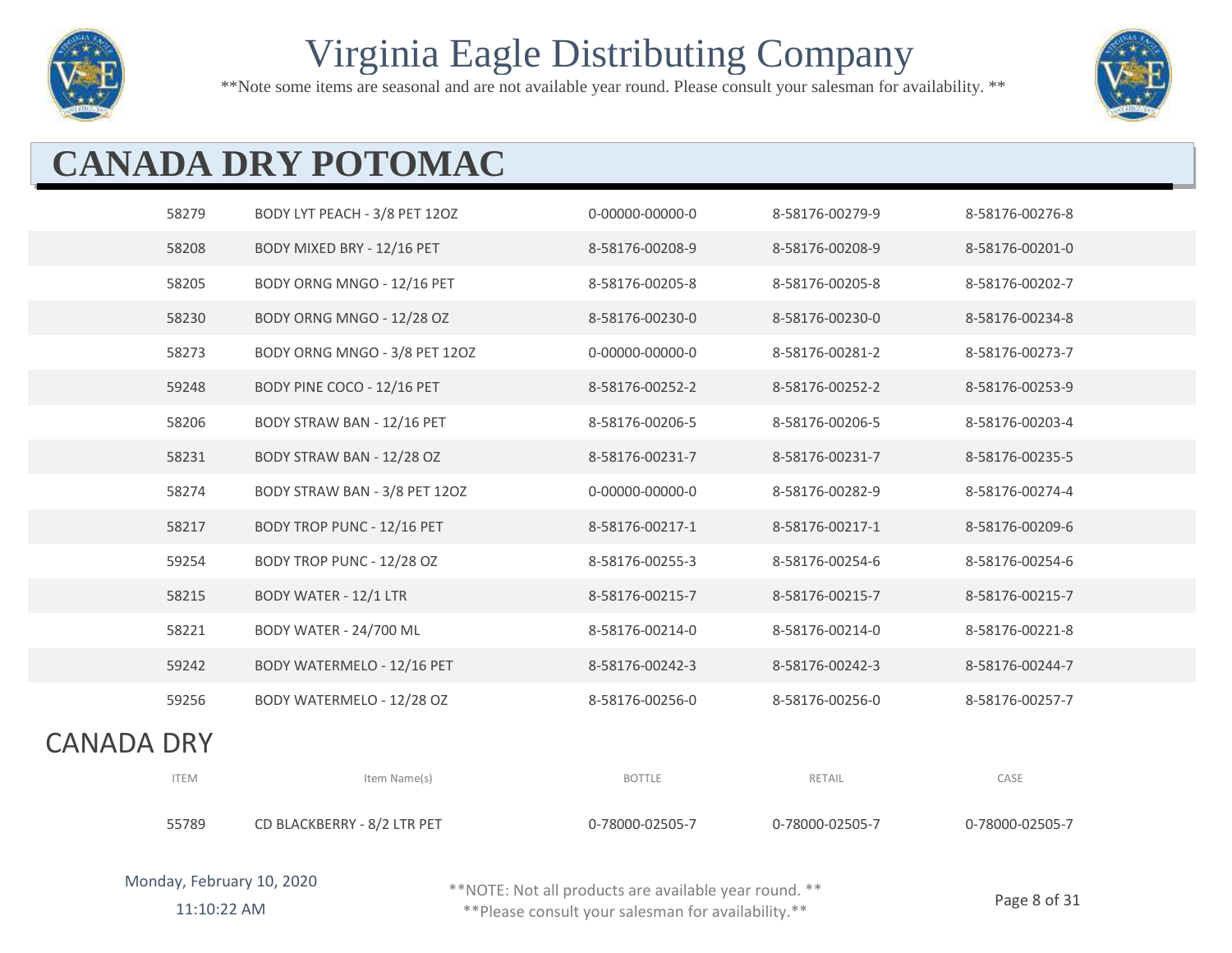

\*\*Note some items are seasonal and are not available year round. Please consult your salesman for availability. \*\*



# **CANADA DRY POTOMAC**

| 50685 | CD CLUB SODA - 12/1 LTR PET    | 0-00000-00000-0 | 0-78000-14645-5 | 0-78000-14645-5 |
|-------|--------------------------------|-----------------|-----------------|-----------------|
| 50659 | CD CLUB SODA - 4/6 NRB 10OZ    | 0-00000-00000-0 | 0-78000-00119-8 | 0-78000-00119-8 |
| 50320 | CD CRANB ALE - 2/12 CAN 12OZ   | 0-00000-00000-0 | 0-78000-15616-4 | 0-78000-15616-4 |
| 50357 | CD CRANB ALE - 24/20 PET       | 0-78000-15640-9 | 0-78000-15640-9 | 0-78000-15640-9 |
| 50389 | CD CRANB ALE - 8/2 LTR PET     | 0-78000-15646-1 | 0-78000-15646-1 | 0-78000-15646-1 |
| 50220 | CD DIET ALE - 2/12 CAN 12OZ    | 0-00000-00000-0 | 0-78000-14816-9 | 0-78000-14816-9 |
| 50257 | CD DIET ALE - 24/20 PET        | 0-78000-14840-4 | 0-78000-14840-4 | 0-78000-14840-4 |
| 50275 | CD DIET ALE - 4/6 CAN 7.5 OZ   | 0-78000-00212-6 | 0-78000-00212-6 | 0-78000-00212-6 |
| 50282 | CD DIET ALE - 4/6 PET 16.90Z   | 0-78000-14842-8 | 0-78000-14842-8 | 0-78000-14842-8 |
| 50289 | CD DIET ALE - 8/2 LTR PET      | 0-00000-00000-0 | 0-78000-14846-6 | 0-78000-14846-6 |
| 50920 | CD DT LEMONADE - 2/12 CAN 12OZ | 0-00000-00000-0 | 0-78000-03239-0 | 0-78000-03239-0 |
| 50885 | CD DT TONIC WT - 12/1 LTR PET  | 0-78000-14945-6 | 0-78000-14945-6 | 0-78000-14945-6 |
| 50185 | CD GINGER ALE - 12/1 LTR PET   | 0-78000-15245-6 | 0-78000-15245-6 | 0-78000-15245-6 |
| 50120 | CD GINGER ALE - 2/12 CAN 12OZ  | 0-00000-00000-0 | 0-78000-15216-6 | 0-78000-15216-6 |
| 50168 | CD GINGER ALE - 24/12 OZ CAN   | 0-00000-00000-0 | 0-78000-15213-5 | 0-78000-15213-5 |
| 50128 | CD GINGER ALE - 24/16 OZ CAN   | 0-00000-00000-0 | 0-78000-06098-0 | 0-78000-06098-0 |
| 50157 | CD GINGER ALE - 24/20 PET      | 0-78000-15240-1 | 0-78000-15240-1 | 0-78000-15240-1 |
| 50183 | CD GINGER ALE - 3/8 PET 12OZ   | 0-78000-15288-3 | 0-78000-15288-3 | 0-78000-15288-3 |
| 50175 | CD GINGER ALE - 4/6 CAN 7.5 OZ | 0-78000-00201-0 | 0-78000-00201-0 | 0-78000-00201-0 |

#### Monday, February 10, 2020

\*\*NOTE: Not all products are available year round. \*\*

11:10:22 AM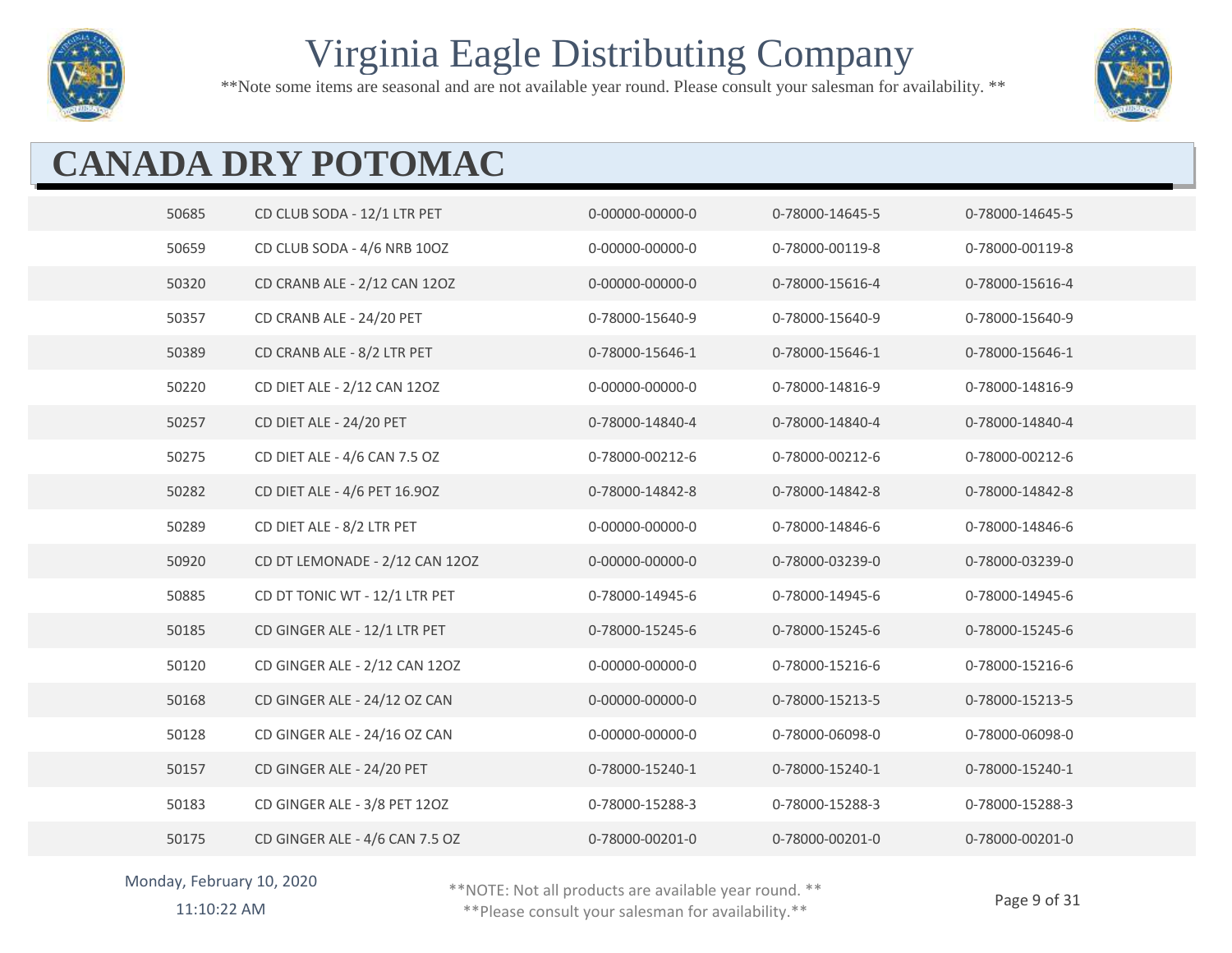

\*\*Note some items are seasonal and are not available year round. Please consult your salesman for availability. \*\*



# **CANADA DRY POTOMAC**

| 50159 | CD GINGER ALE - 4/6 NRB 10OZ   | 0-00000-00000-0 | 0-78000-00168-6 | 0-78000-00168-6 |
|-------|--------------------------------|-----------------|-----------------|-----------------|
| 50182 | CD GINGER ALE - 4/6 PET 16.90Z | 0-00000-00000-0 | 0-78000-00117-4 | 0-78000-00117-4 |
| 50189 | CD GINGER ALE - 8/2 LTR PET    | 0-78000-15246-3 | 0-78000-15246-3 | 0-78000-15246-3 |
| 50520 | CD GREEN TEA - 2/12 CAN 12OZ   | 0-00000-00000-0 | 0-78000-16816-7 | 0-78000-16816-7 |
| 50589 | CD GREEN TEA - 8/2 LTR PET     | 0-00000-00000-0 | 0-78000-16846-4 | 0-78000-16846-4 |
| 50720 | CD LEMONADE - 2/12 CAN 12OZ    | 0-00000-00000-0 | 0-78000-03028-0 | 0-78000-03028-0 |
| 50757 | CD LEMONADE - 24/20 PET        | 0-00000-00000-0 | 0-78000-03024-2 | 0-78000-03024-2 |
| 50782 | CD LEMONADE - 4/6 PET 16.90Z   | 0-78000-03211-6 | 0-78000-03211-6 | 0-78000-03211-6 |
| 50790 | CD LEMONADE - 8/2 LTR PET      | 0-78000-03025-9 | 0-78000-03025-9 | 0-78000-03025-9 |
| 50820 | CD ORANGEADE - 2/12 CAN 12OZ   | 0-78000-03029-7 | 0-78000-03029-7 | 0-78000-03029-7 |
| 50857 | CD ORANGEADE - 24/20 PET       | 0-78000-03026-6 | 0-78000-03026-6 | 0-78000-03026-6 |
| 50888 | CD ORANGEADE - 8/2 LTR PET     | 0-78000-03027-3 | 0-78000-03027-3 | 0-78000-03027-3 |
| 50489 | CD SF CRANBRY - 8/2 LTR PET    | 0-78000-14146-7 | 0-78000-14146-7 | 0-78000-14146-7 |
| 50785 | CD TONIC WATER - 12/1 LTR PET  | 0-00000-00000-0 | 0-78000-15345-3 | 0-78000-15345-3 |
| 50759 | CD TONIC WATER - 4/6 NRB 100Z  | 0-00000-00000-0 | 0-78000-00123-5 | 0-78000-00123-5 |
| 50076 | CD VARIETY - 36 PK CAN 120Z    | 0-00000-00000-0 | 0-78000-03245-1 | 0-78000-03245-1 |
| 52821 | SUNKIST STRW L - 2/12 CAN 12OZ | 0-78000-03176-8 | 0-78000-03176-8 | 0-78000-03176-8 |
| 52889 | SUNKIST STRW L - 8/2 LTR PET   | 0-78000-03180-5 | 0-78000-03180-5 | 0-78000-03180-5 |

Monday, February 10, 2020 11:10:22 AM

\*\*NOTE: Not all products are available year round. \*\*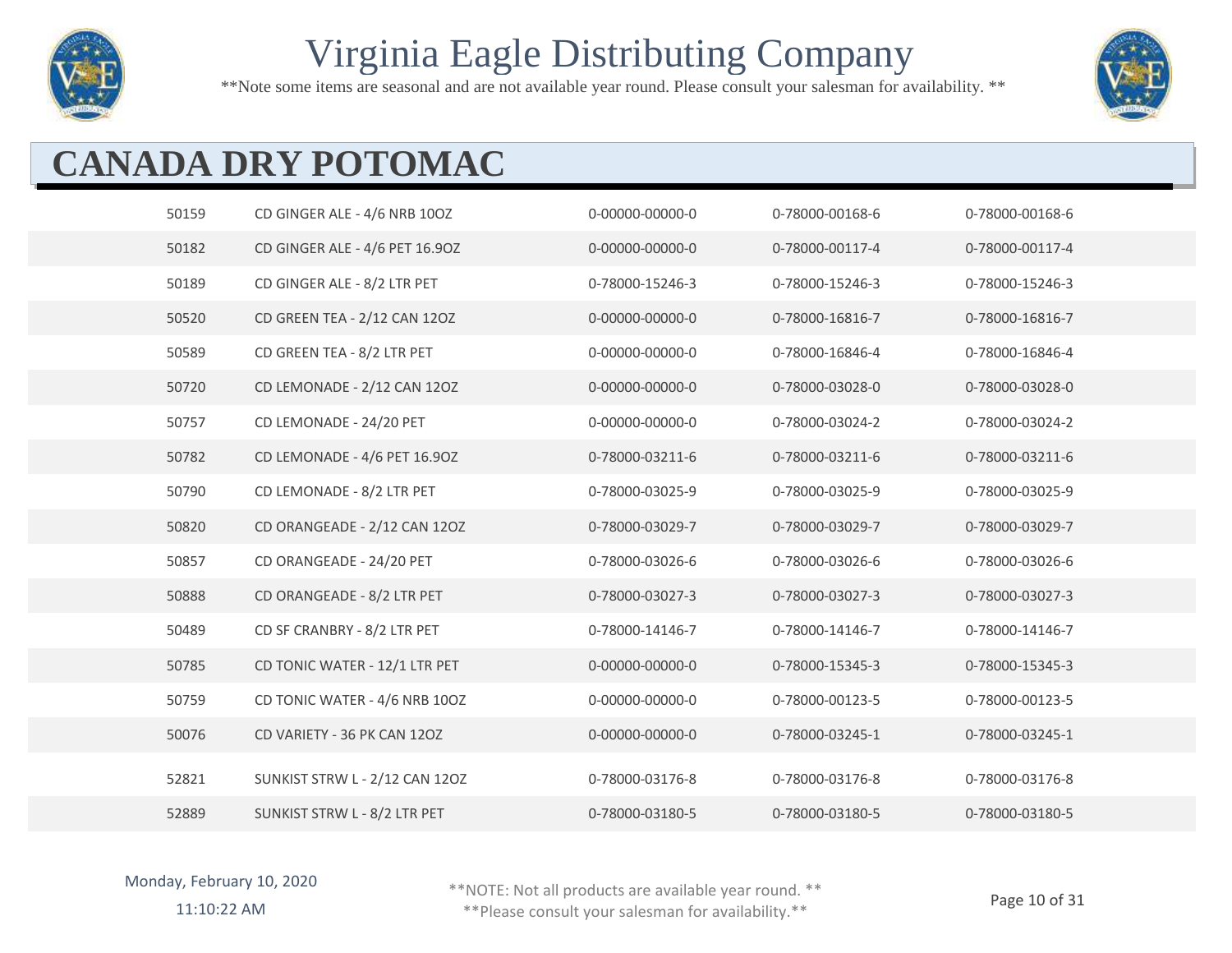

\*\*Note some items are seasonal and are not available year round. Please consult your salesman for availability. \*\*



# **CANADA DRY POTOMAC**

#### CORE WATER

|                  | <b>ITEM</b>               | Item Name(s)                   | <b>BOTTLE</b>                                         | RETAIL          | CASE            |  |
|------------------|---------------------------|--------------------------------|-------------------------------------------------------|-----------------|-----------------|--|
|                  | 50491                     | CORE BLUEBERRY - 12/18 OZ PET  | 8-53004-00491-4                                       | 8-53004-00491-4 | 8-53004-00492-1 |  |
|                  | 50498                     | CORE COCONUT - 12/18 OZ PET    | 8-53004-00498-3                                       | 8-53004-00498-3 | 8-53004-00499-0 |  |
|                  | 50450                     | CORE ORG VARIE - 12/18 OZ PET  | 0-00000-00000-0                                       | 8-53004-00450-1 | 8-53004-00450-1 |  |
|                  | 50437                     | CORE PEACH MAN - 12/18 OZ PET  | 8-53004-00437-2                                       | 8-53004-00437-2 | 8-53004-00443-3 |  |
|                  | 50439                     | CORE POMEGRANA - 12/18 OZ PET  | 8-53004-00439-6                                       | 8-53004-00439-6 | 8-53004-00441-9 |  |
|                  | 50493                     | CORE STRAWBERR - 12/18 OZ PET  | 8-53004-00493-8                                       | 8-53004-00493-8 | 8-53004-00494-5 |  |
|                  | 50490                     | CORE WATER - 12/1.3 LTR PET    | 8-53004-00489-1                                       | 8-53004-00489-1 | 8-53004-00490-7 |  |
|                  | 50403                     | CORE WATER - 12/30.4 OZ BTL    | 8-53004-00403-7                                       | 8-53004-00403-7 | 8-53004-00404-4 |  |
|                  | 52002                     | CORE WATER - 2/6 BTL 30.40Z    | 8-19858-00403-6                                       | 8-19858-02002-9 | 8-19858-02002-9 |  |
|                  | 50448                     | CORE WATER - 24/20 OZ PET      | 8-53004-00402-0                                       | 8-53004-00402-0 | 8-53004-00448-8 |  |
|                  | 50752                     | CORE WATER - 24/23.9 OZ PET    | 8-53004-00495-2                                       | 8-53004-00495-2 | 8-53004-00495-2 |  |
|                  | 50454                     | CORE WATER - 4/6 PET 16.90Z    | 8-53004-00456-3                                       | 8-53004-00454-9 | 8-53004-00455-6 |  |
|                  | 50438                     | CORE WATERMELO - 12/18 OZ PET  | 8-53004-00438-9                                       | 8-53004-00438-9 | 8-53004-00444-0 |  |
| <b>DIET RITE</b> |                           |                                |                                                       |                 |                 |  |
|                  | <b>ITEM</b>               | Item Name(s)                   | <b>BOTTLE</b>                                         | RETAIL          | CASE            |  |
|                  | 55020                     | DIET RITE COLA - 2/12 CAN 12OZ | 0-00000-00000-0                                       | 0-78000-06316-5 | 0-78000-06316-5 |  |
|                  | Monday, February 10, 2020 |                                | **NOTE: Not all products are available year round. ** |                 |                 |  |

11:10:22 AM

\*\*NOTE: Not all products are available year round. \*\*

Page 11 of 31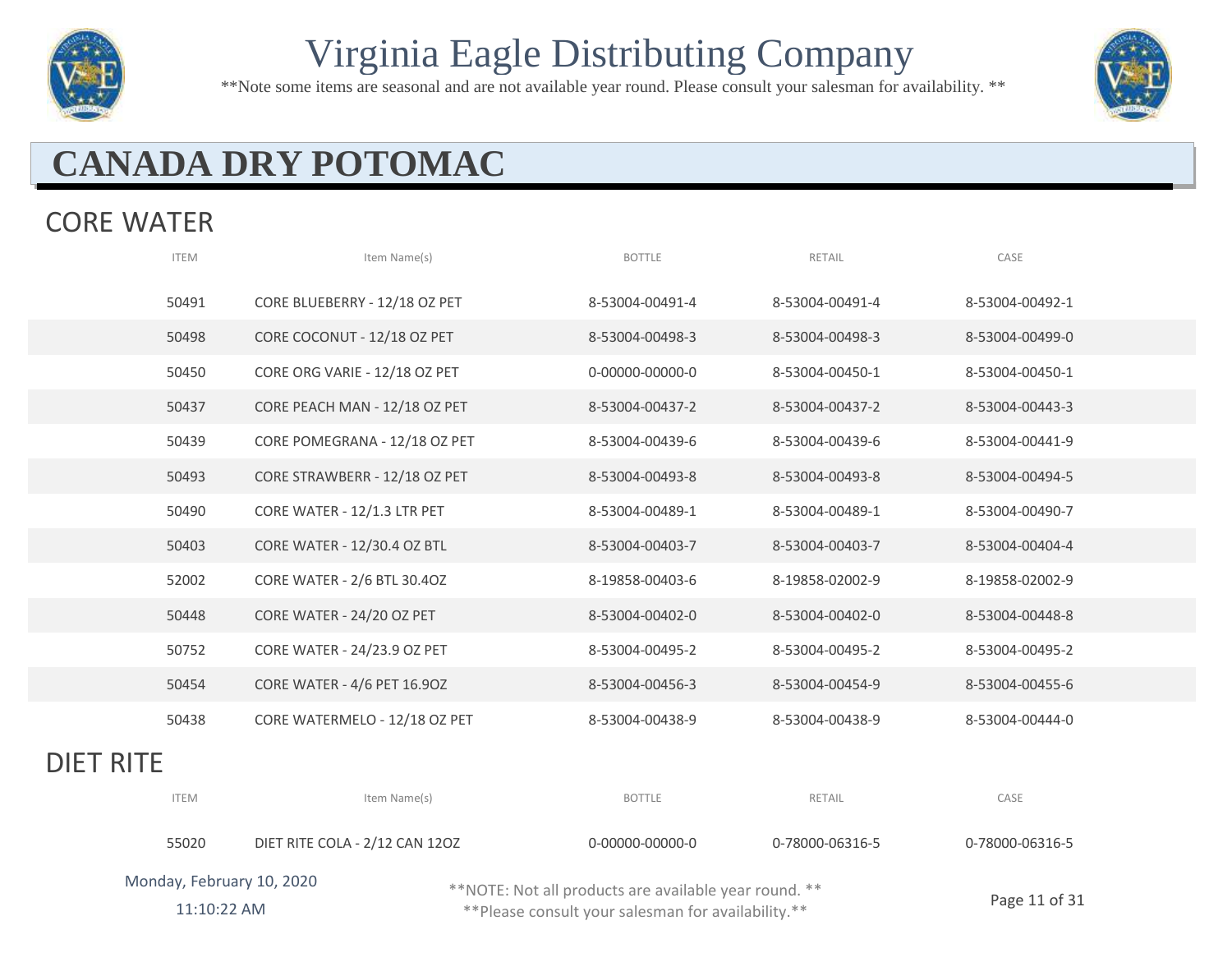

\*\*Note some items are seasonal and are not available year round. Please consult your salesman for availability. \*\*



# **CANADA DRY POTOMAC**

|                    | 55089       | DIET RITE COLA - 8/2 LTR PET  | 0-00000-00000-0 | 0-78000-06346-2 | 0-78000-06346-2 |
|--------------------|-------------|-------------------------------|-----------------|-----------------|-----------------|
| <b>ESSENTIA</b>    |             |                               |                 |                 |                 |
|                    | <b>ITEM</b> | Item Name(s)                  | <b>BOTTLE</b>   | RETAIL          | CASE            |
|                    |             |                               |                 |                 |                 |
|                    | 65710       | ESSENTIA - 12/1 LTR           | 6-57227-00033-9 | 6-57227-00033-9 | 6-57227-00033-9 |
|                    | 65750       | ESSENTIA - 12/1.5 LTR PET     | 6-57227-00050-6 | 6-57227-00050-6 | 6-57227-01215-8 |
|                    | 65712       | ESSENTIA - 2/6 PET 1 LTR      | 0-00000-00000-0 | 6-57227-00210-4 | 6-57227-00633-1 |
|                    | 65720       | ESSENTIA - 24/20 OZ PET       | 6-57227-00120-6 | 6-57227-00120-6 | 6-57227-00120-6 |
|                    | 65724       | ESSENTIA - 24/700 ML PET      | 0-00000-00000-0 | 6-57227-00024-7 | 6-57227-00024-7 |
|                    | 79227       | EVIAN - 2/6 PET 1 LTR         | 0-79298-00007-8 | 0-79298-60007-0 | 0-79298-20000-3 |
|                    |             |                               |                 |                 |                 |
| <b>EVIAN WATER</b> |             |                               |                 |                 |                 |
|                    | <b>ITEM</b> | Item Name(s)                  | <b>BOTTLE</b>   | RETAIL          | CASE            |
|                    | 79207       | EVIAN - 12/1 LTR PET          | 0-79298-00007-8 | 0-79298-00007-8 | 0-79298-10000-6 |
|                    | 79205       | <b>EVIAN - 12/1.5 LTR PET</b> | 0-79298-00005-4 | 0-79298-00005-4 | 0-79298-15000-1 |
|                    | 79211       | EVIAN - 12/750ML PET          | 0-79298-40011-3 | 0-79298-40011-3 | 0-79298-40016-8 |
|                    | 79208       | EVIAN - 24/16.9 OZ PET        | 0-79298-00008-5 | 0-79298-00008-5 | 0-79298-16900-3 |
|                    | 79219       | EVIAN - 4/6 PET 16.9          | 0-79298-00019-1 | 0-79298-00019-1 | 0-79298-16960-7 |

\*\*NOTE: Not all products are available year round. \*\*

11:10:22 AM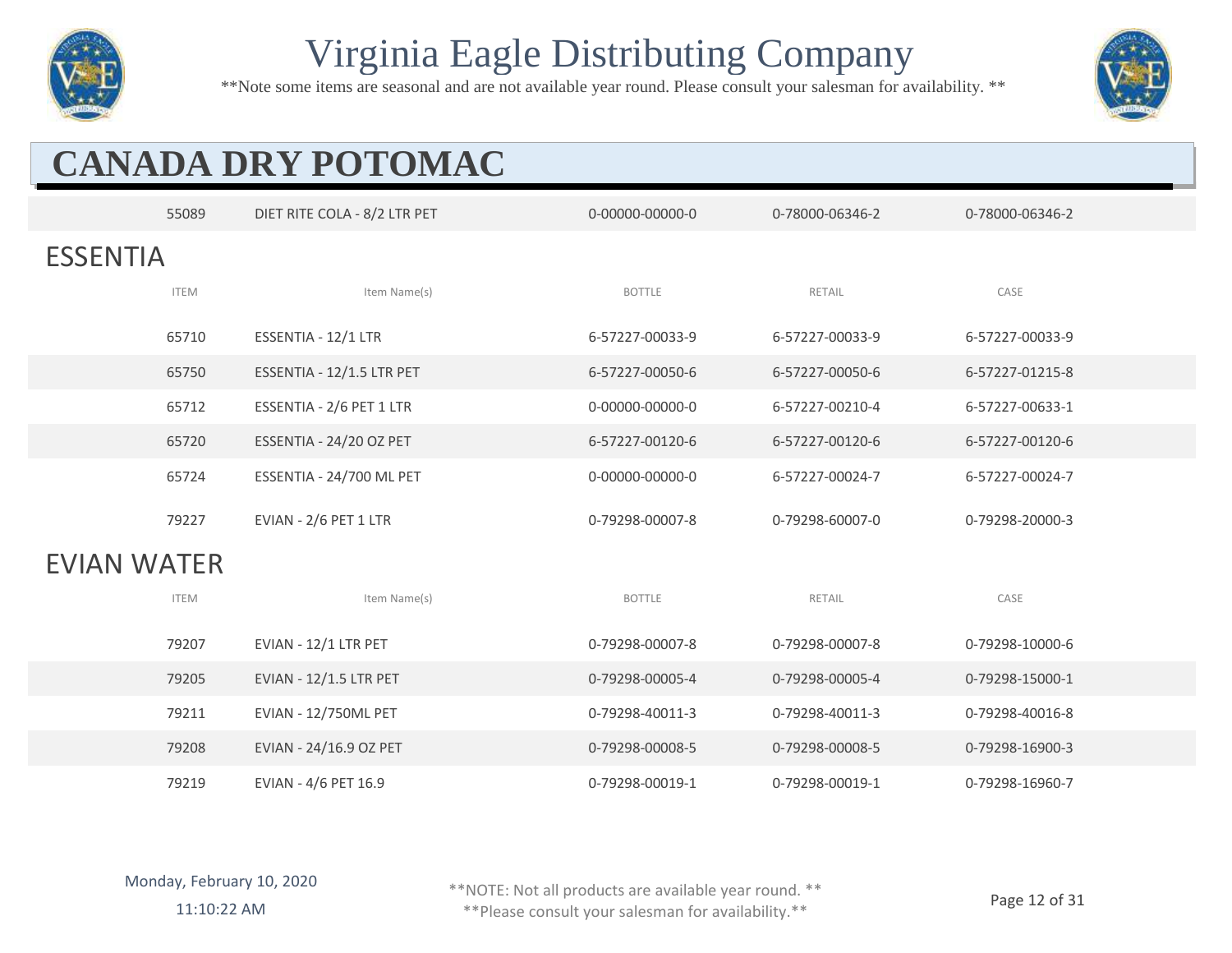

\*\*Note some items are seasonal and are not available year round. Please consult your salesman for availability. \*\*



# **CANADA DRY POTOMAC**

#### HAWAIIAN PUNCH

|                         | <b>ITEM</b>               | Item Name(s)                   | <b>BOTTLE</b>                                         | RETAIL          | CASE                        |
|-------------------------|---------------------------|--------------------------------|-------------------------------------------------------|-----------------|-----------------------------|
|                         | 57220                     | HAWAIIAN PUNCH - 2/12 CAN 12OZ | 0-00000-00000-0                                       | 0-78000-04052-4 | 0-78000-04052-4             |
|                         | 57228                     | HAWAIIAN PUNCH - 24/16 OZ CAN  | 0-00000-00000-0                                       | 0-78000-06073-7 | 0-78000-06073-7             |
|                         | 57257                     | HAWAIIAN PUNCH - 24/20 PET     | 0-78000-00402-1                                       | 0-78000-00402-1 | 0-78000-00402-1             |
|                         | 57289                     | HAWAIIAN PUNCH - 8/2 LTR PET   | 0-78000-00408-3                                       | 0-78000-00408-3 | 0-78000-00408-3             |
| <b>HIGH BREW</b>        |                           |                                |                                                       |                 |                             |
|                         | <b>ITEM</b>               | Item Name(s)                   | <b>BOTTLE</b>                                         | RETAIL          | CASE                        |
|                         | 54500                     | BREW DOUBLE - 12/8 OZ CAN      | 8-54560-00500-1                                       | 8-54560-00500-1 | 8-54560-00500-8             |
|                         | 54501                     | BREW VANILLA - 12/8 OZ CAN     | 8-54560-00501-8                                       | 8-54560-00501-8 | 8-54560-00501-5             |
| <b>NANTUCKET NECTAR</b> |                           |                                |                                                       |                 |                             |
|                         | <b>ITEM</b>               | Item Name(s)                   | <b>BOTTLE</b>                                         | RETAIL          | CASE                        |
|                         | 64539                     | NANT PCH ORANG - 12/16 OZ NRB  | 7-26284-00018-4                                       | 7-26284-00018-4 | 7-26284-00018-4             |
| <b>NEURO</b>            |                           |                                |                                                       |                 |                             |
|                         | <b>ITEM</b>               | Item Name(s)                   | <b>BOTTLE</b>                                         | RETAIL          | CASE                        |
|                         | 47288                     | NEURO PROBUCHA - 12/14.5 OZ    | 8-99407-00288-1                                       | 8-99407-00288-1 | 8-99407-00289-8             |
|                         | 47401                     | NEUROBLS RASPB - 12/14.5 OZ    | 8-99407-00401-4                                       | 8-99407-00401-4 | 8-99407-01401-3             |
|                         | Monday, February 10, 2020 |                                | **NOTE: Not all products are available year round. ** |                 | $P$ <sub>200</sub> 13 of 31 |

11:10:22 AM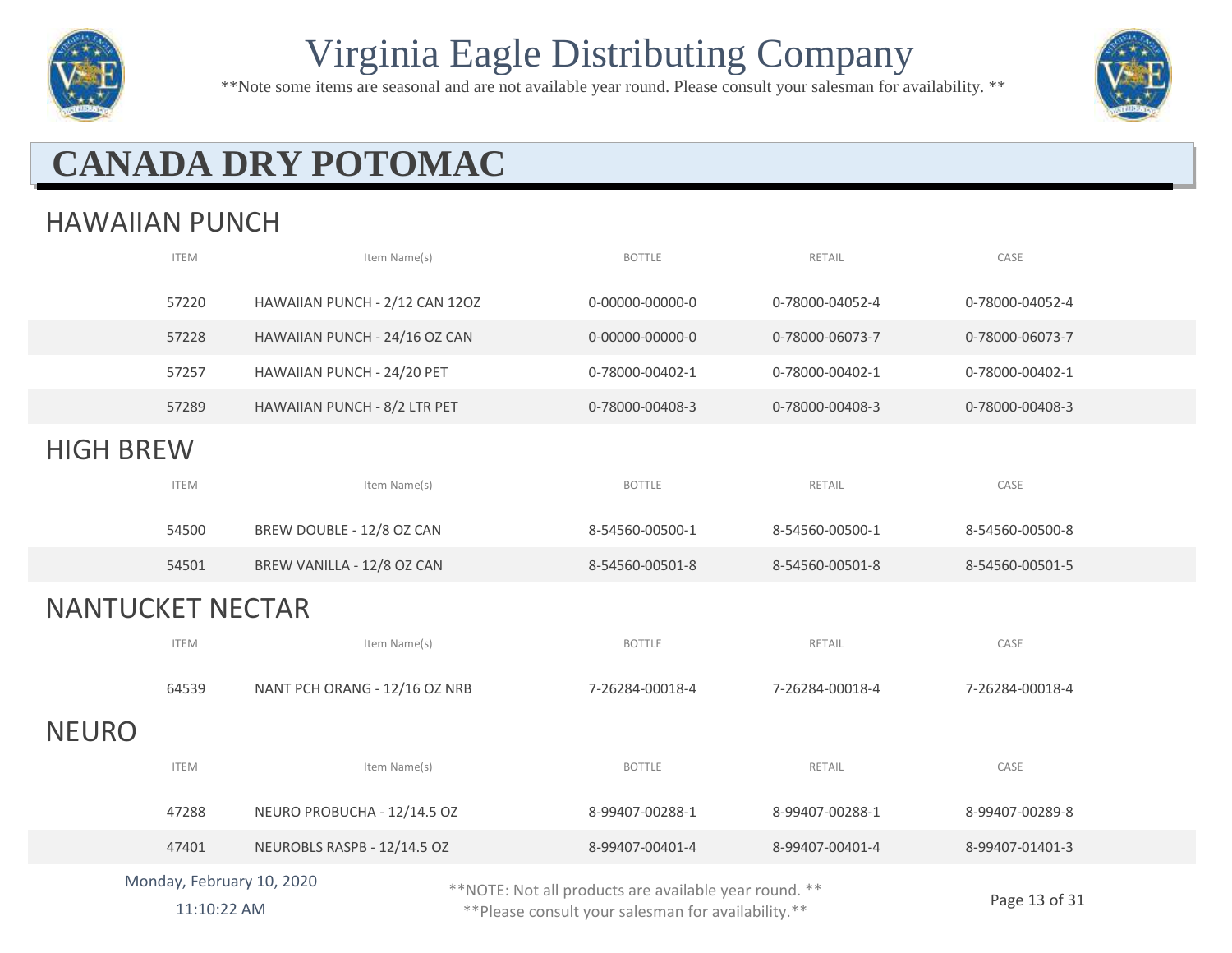

\*\*Note some items are seasonal and are not available year round. Please consult your salesman for availability. \*\*



# **CANADA DRY POTOMAC**

|                   | 47501       | NEUROSLP MANGO - 12/14.5 OZ     | 8-99407-00501-1 | 8-99407-00501-1 | 8-99407-01501-0 |
|-------------------|-------------|---------------------------------|-----------------|-----------------|-----------------|
|                   | 47500       | NEUROSLP TANGR - 12/14.5 OZ     | 8-99407-00500-4 | 8-99407-00500-4 | 8-99407-01500-3 |
|                   | 47300       | NEUROSNC FRUIT - 12/14.5 OZ     | 8-99407-00300-0 | 8-99407-00300-0 | 8-99407-01300-9 |
| <b>ROCK CREEK</b> |             |                                 |                 |                 |                 |
|                   | <b>ITEM</b> | Item Name(s)                    | <b>BOTTLE</b>   | RETAIL          | CASE            |
|                   | 56358       | ROCK CK ALE - 4/6 PET 200Z      | 0-00000-00000-0 | 0-74792-00212-2 | 0-74792-00212-2 |
|                   | 56389       | ROCK CK ALE - PP 8/2 LTR PET    | 0-74792-00404-1 | 0-74792-00404-1 | 0-74792-00404-1 |
|                   | 55989       | ROCK CK BLUE - PP 8/2 LTR PET   | 0-74792-00209-2 | 0-74792-00209-2 | 0-74792-00209-2 |
|                   | 56158       | ROCK CK GRAPE - 4/6 PET 200Z    | 0-00000-00000-0 | 0-74792-00213-9 | 0-74792-00213-9 |
|                   | 56189       | ROCK CK GRAPE - PP 8/2 LTR PET  | 0-74792-00401-0 | 0-74792-00401-0 | 0-74792-00401-0 |
|                   | 56658       | ROCK CK LIME - 4/6 PET 200Z     | 0-00000-00000-0 | 0-74792-00215-3 | 0-74792-00215-3 |
|                   | 56689       | ROCK CK LIME - PP 8/2 LTR PET   | 0-74792-00615-1 | 0-74792-00615-1 | 0-74792-00615-1 |
|                   | 56058       | ROCK CK PINEAP - 4/6 PET 200Z   | 0-00000-00000-0 | 0-74792-00220-7 | 0-74792-00220-7 |
|                   | 56089       | ROCK CK PINEAP - PP 8/2 LTR PET | 0-74792-00210-8 | 0-74792-00210-8 | 0-74792-00210-8 |
|                   | 56258       | ROCK CK PUNCH - 4/6 PET 200Z    | 0-00000-00000-0 | 0-74792-00211-5 | 0-74792-00211-5 |
|                   | 56289       | ROCK CK PUNCH - PP 8/2 LTR PET  | 0-74792-00402-7 | 0-74792-00402-7 | 0-74792-00402-7 |
|                   | 56558       | ROCK CK STRAWB - 4/6 PET 200Z   | 0-74792-00219-1 | 0-74792-00219-1 | 0-74792-00219-1 |
|                   | 56589       | ROCK CK STRAWB - PP 8/2 LTR PET | 0-74792-00409-6 | 0-74792-00409-6 | 0-74792-00409-6 |

\*\*NOTE: Not all products are available year round. \*\*

11:10:22 AM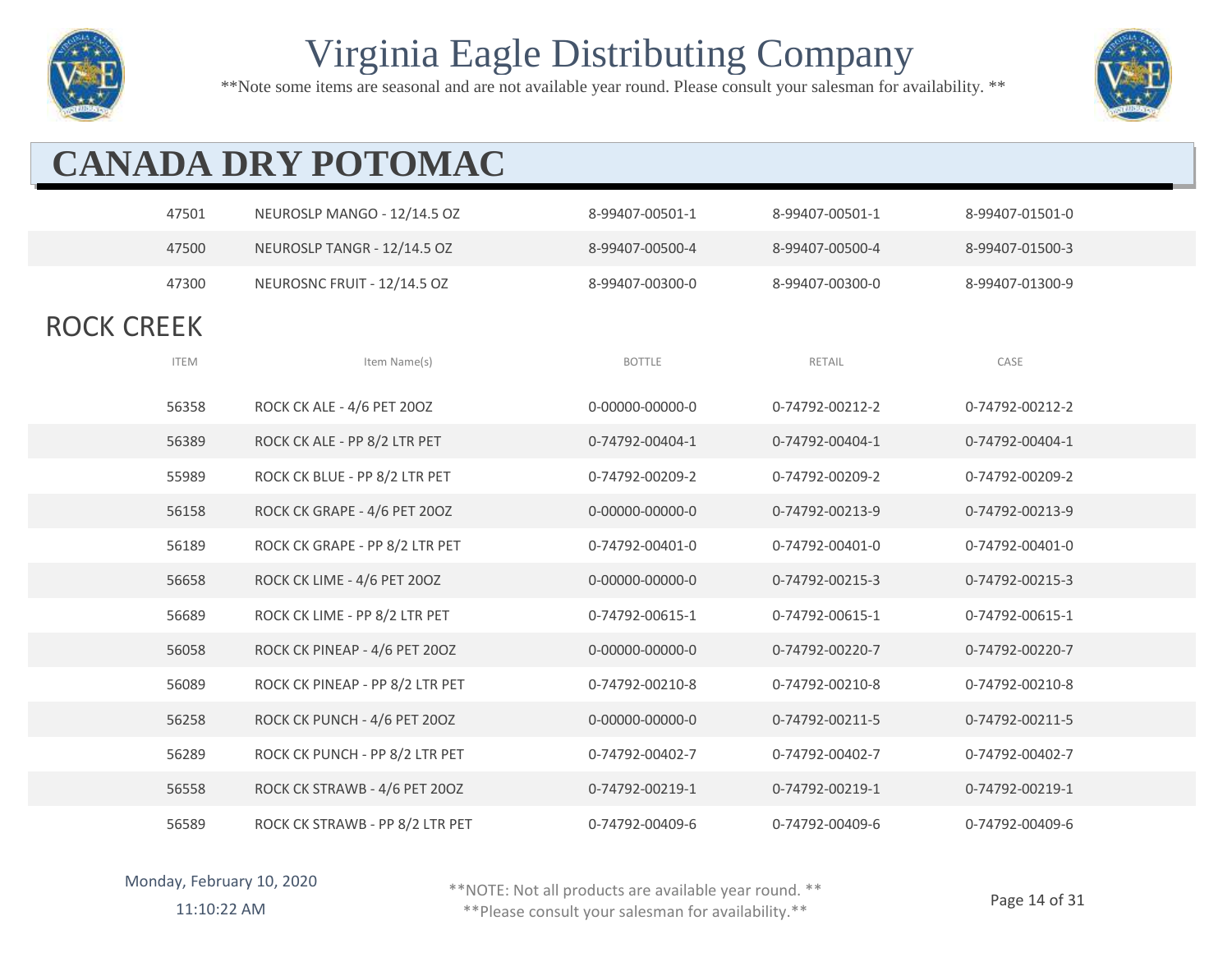

\*\*Note some items are seasonal and are not available year round. Please consult your salesman for availability. \*\*



## **CANADA DRY POTOMAC**  56758 ROCK CK TANGER - 4/6 PET 20OZ 0-00000-00000-0 0-74792-01115-5 0-74792-01115-5 56789 ROCK CK TANGER - PP 8/2 LTR PET 0-74792-01116-2 0-74792-01116-2 0-74792-01116-2 ROYAL CROWN COLA

| <b>ITEM</b> | Item Name(s)               | <b>BOTTLE</b>   | RETAIL          | CASE            |
|-------------|----------------------------|-----------------|-----------------|-----------------|
| 54920       | RC COLA - 2/12 CAN 12OZ    | 0-00000-00000-0 | 0-78000-04116-3 | 0-78000-04116-3 |
| 54957       | <b>RC COLA - 24/20 PET</b> | 0-78000-04140-8 | 0-78000-04140-8 | 0-78000-04140-8 |
| 54989       | RC COLA - 8/2 LTR PET      | 0-00000-00000-0 | 0-78000-00337-6 | 0-78000-00337-6 |

SNAPPLE

| <b>ITEM</b> | Item Name(s)                   | <b>BOTTLE</b>   | RETAIL          | CASE            |  |
|-------------|--------------------------------|-----------------|-----------------|-----------------|--|
| 65328       | SNPL APPLE - 24/16 OZ PET      | 0-76183-00328-2 | 0-76183-00328-2 | 0-76183-00328-2 |  |
| 65961       | SNPL APPLE - 4/6 NRB 16OZ      | 0-76183-16850-9 | 0-76183-26850-6 | 0-76183-26850-6 |  |
| 65264       | SNPL DT HALF - 4/6 NRB 16OZ    | 0-76183-00017-5 | 0-76183-00019-9 | 0-76183-00019-9 |  |
| 65463       | SNPL DT LMN TE - 2/12 NRB 16OZ | 0-76183-00376-3 | 0-76183-00376-3 | 0-76183-00376-3 |  |
| 65452       | SNPL DT MANGO - 2/12 NRB 16OZ  | 0-00000-00000-0 | 0-76183-46852-4 | 0-76183-46852-4 |  |
| 65449       | SNPL DT MANGO - 4/6 NRB 16OZ   | 0-00000-00000-0 | 0-76183-00415-9 | 0-76183-00415-9 |  |
| 65363       | SNPL DT PEACH - 2/12 NRB 16OZ  | 0-00000-00000-0 | 0-76183-00357-2 | 0-76183-00357-2 |  |
| 65314       | SNPL DT PEACH - 24/16 OZ PET   | 0-76183-00314-5 | 0-76183-00314-5 | 0-76183-00314-5 |  |
| 65161       | SNPL DT PEACH - 4/6 NRB 16OZ   | 0-76183-16357-3 | 0-76183-26357-0 | 0-76183-26357-0 |  |

#### Monday, February 10, 2020

\*\*NOTE: Not all products are available year round. \*\*

11:10:22 AM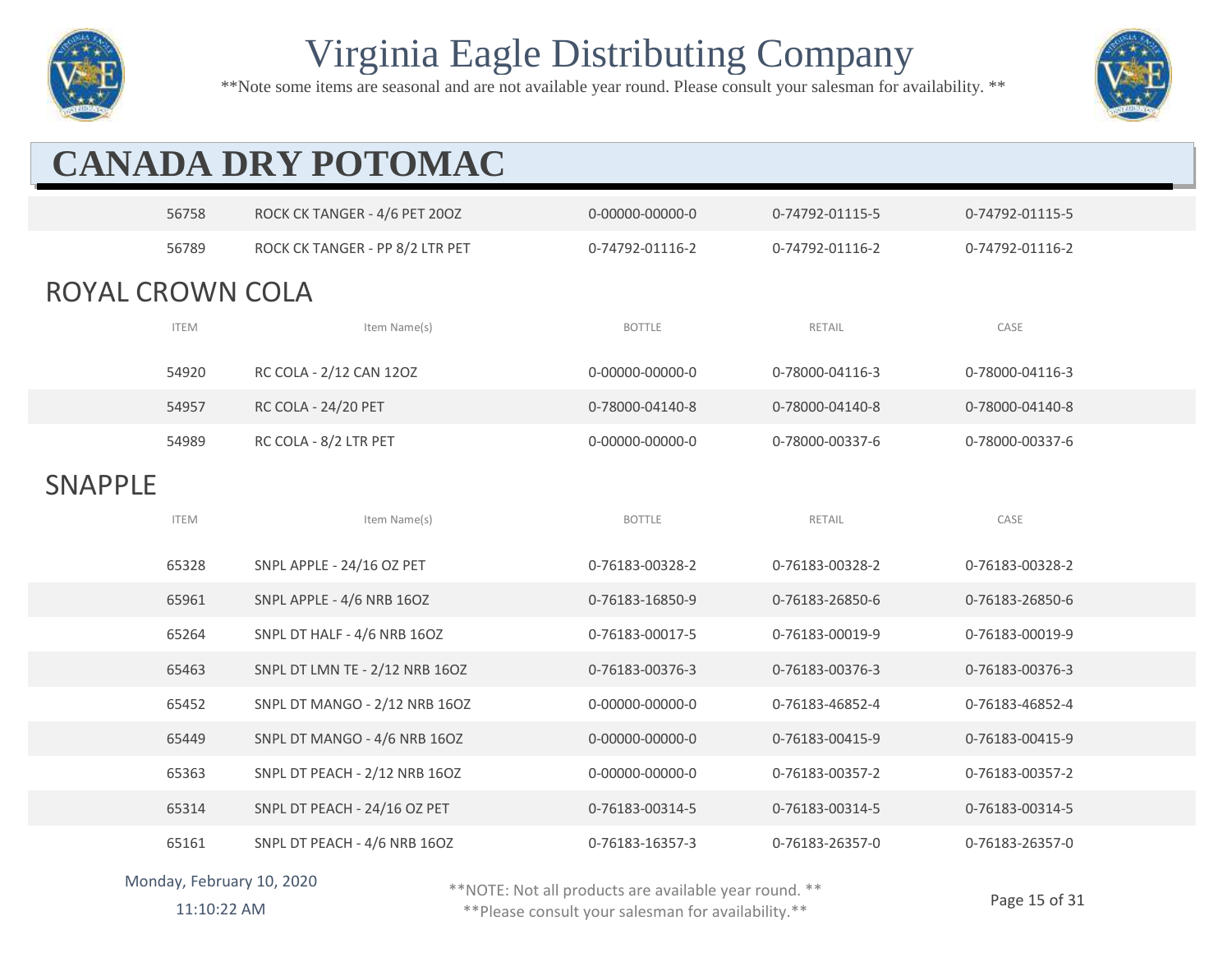

\*\*Note some items are seasonal and are not available year round. Please consult your salesman for availability. \*\*



# **CANADA DRY POTOMAC**

| 65169 | SNPL DT PEACH - 8/64 PET       | 0-00000-00000-0 | 0-76183-64357-0 | 0-76183-68357-6 |
|-------|--------------------------------|-----------------|-----------------|-----------------|
| 65564 | SNPL DT RASP - 2/12 NRB 16OZ   | 0-76183-00368-8 | 0-76183-00368-8 | 0-76183-00368-8 |
| 65563 | SNPL DT RASP - 4/6 NRB 16OZ    | 0-76183-16368-9 | 0-76183-16368-9 | 0-76183-16368-9 |
| 65310 | SNPL KIWI STRW - 24/16 OZ PET  | 0-76183-00310-7 | 0-76183-00310-7 | 0-76183-00310-7 |
| 65261 | SNPL KIWI STRW - 4/6 NRB 16OZ  | 0-76183-16363-4 | 0-76183-26363-1 | 0-76183-26363-1 |
| 65269 | SNPL KIWI STRW - 8/64 PET      | 0-76183-64363-1 | 0-76183-64363-1 | 0-76183-64363-1 |
| 65332 | SNPL LEMON TEA - 12/32 OZ PET  | 0-76183-32374-8 | 0-76183-32374-8 | 0-76183-32374-8 |
| 65315 | SNPL LEMON TEA - 24/16 OZ PET  | 0-76183-00315-2 | 0-76183-00315-2 | 0-76183-00315-2 |
| 65361 | SNPL LEMON TEA - 4/6 NRB 16OZ  | 0-00000-00000-0 | 0-76183-27374-6 | 0-76183-27374-6 |
| 65163 | SNPL LMN BLACK - 2/12 NRB 16OZ | 0-76183-00374-9 | 0-76183-64406-5 | 0-76183-00374-9 |
| 65453 | SNPL MANGO TEA - 2/12 NRB 16OZ | 0-00000-00000-0 | 0-76183-00295-7 | 0-76183-00295-7 |
| 65330 | SNPL MANGO TEA - 24/16 OZ PET  | 0-76183-00330-5 | 0-76183-00330-5 | 0-76183-00330-5 |
| 65450 | SNPL MANGO TEA - 4/6 NRB 16OZ  | 0-76183-00293-3 | 0-76183-00294-0 | 0-76183-00294-0 |
| 65312 | SNPL MNGO MDNS - 24/16 OZ PET  | 0-76183-00312-1 | 0-76183-00312-1 | 0-76183-00312-1 |
| 66061 | SNPL PEACH HLF - 4/6 NRB 16OZ  | 0-76183-00401-2 | 0-76183-00401-2 | 0-76183-00401-2 |
| 65032 | SNPL PEACH TEA - 12/32 OZ PET  | 0-76183-32356-4 | 0-76183-32356-4 | 0-76183-32356-4 |
| 65063 | SNPL PEACH TEA - 2/12 NRB 16OZ | 0-76183-16356-6 | 0-76183-00356-5 | 0-76183-00356-5 |
| 65311 | SNPL PEACH TEA - 24/16 OZ PET  | 0-76183-00311-4 | 0-76183-00311-4 | 0-76183-00311-4 |
| 65061 | SNPL PEACH TEA - 4/6 NRB 16OZ  | 0-76183-16356-6 | 0-76183-26356-3 | 0-76183-26356-3 |

#### Monday, February 10, 2020

\*\*NOTE: Not all products are available year round. \*\*

11:10:22 AM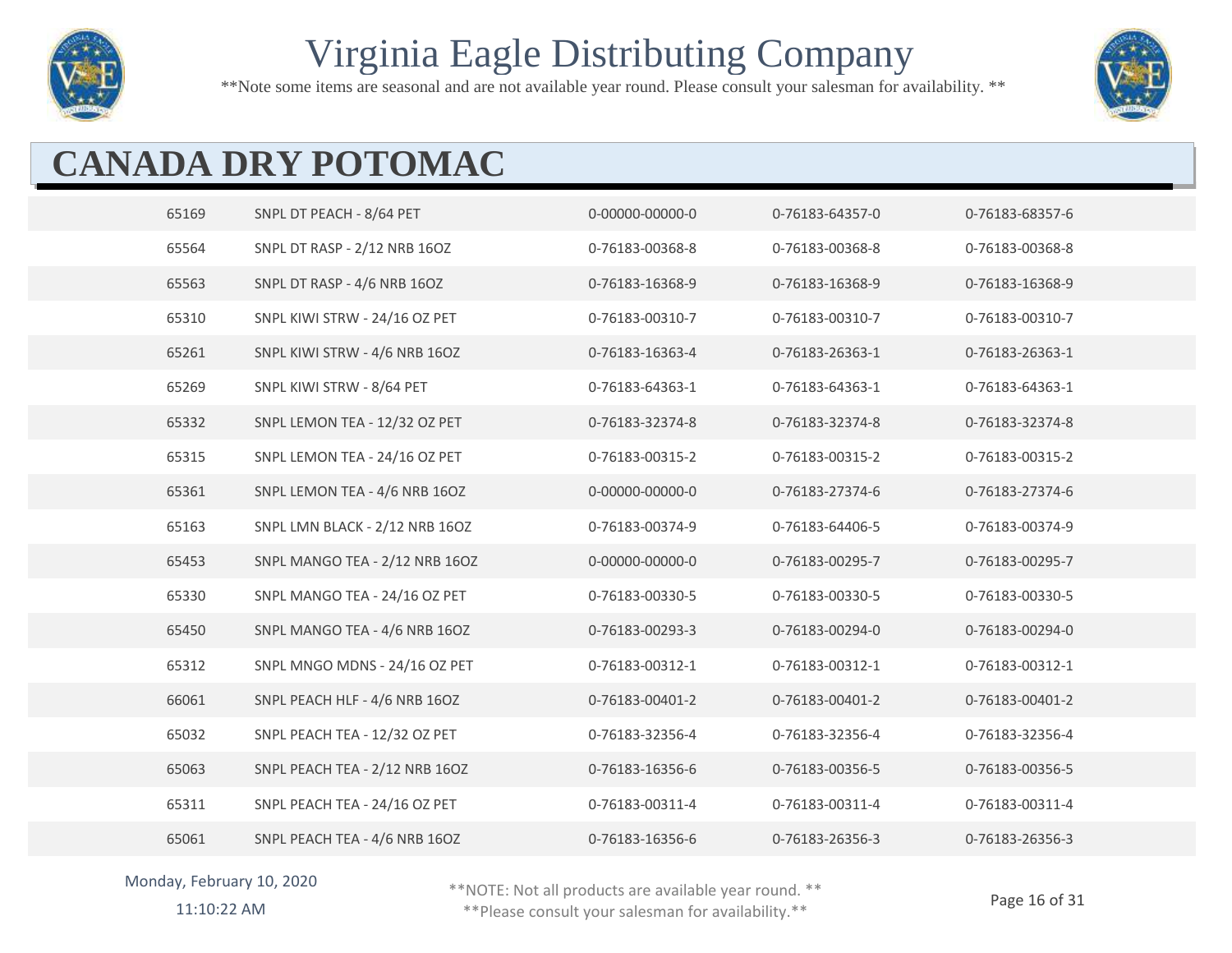

\*\*Note some items are seasonal and are not available year round. Please consult your salesman for availability. \*\*



# **CANADA DRY POTOMAC**

|                      | 65069       | SNPL PEACH TEA - 8/64 PET       | 0-00000-00000-0 | 0-76183-64356-3 | 0-76183-68356-9 |
|----------------------|-------------|---------------------------------|-----------------|-----------------|-----------------|
|                      | 65561       | SNPL RAZ TEA - 4/6 NRB 16OZ     | 0-00000-00000-0 | 0-76183-26378-5 | 0-76183-26378-5 |
|                      | 64518       | SNPL SORTA SWT - 12/18.5 OZ PET | 0-76183-00222-3 | 0-76183-00222-3 | 0-76183-00222-3 |
|                      | 64550       | SNPL SORTA SWT - 4/6 PET 18.5   | 0-76183-00248-3 | 0-76183-00248-3 | 0-76183-00248-3 |
|                      | 64618       | SNPL STRAIGHT - 12/18.5 OZ PET  | 0-76183-00223-0 | 0-76183-00223-0 | 0-76183-00223-0 |
|                      | 64650       | SNPL STRAIGHT - 4/6 PET 18.5    | 0-76183-00249-0 | 0-76183-00249-0 | 0-76183-00252-0 |
|                      | 64418       | SNPL UNSWEET - 12/18.5 OZ PET   | 0-76183-00224-7 | 0-76183-00224-7 | 0-76183-00224-7 |
|                      | 64450       | SNPL UNSWEET - 4/6 PET 18.5     | 0-76183-00247-6 | 0-76183-00247-6 | 0-76183-00250-6 |
|                      | 65512       | SNPL WATR LEMN - 24/16 OZ PET   | 0-76183-45512-8 | 0-76183-45512-8 | 0-76183-45512-8 |
| <b>SPARKLING ICE</b> |             |                                 |                 |                 |                 |
|                      |             |                                 |                 |                 |                 |
|                      | <b>ITEM</b> | Item Name(s)                    | <b>BOTTLE</b>   | RETAIL          | CASE            |
|                      | 95386       | ICE CF BLK RAZ - 12/16 OZ CAN   | 0-16571-95386-7 | 0-16571-95386-7 | 0-16571-95385-0 |
|                      | 95384       | ICE CF BLU RAZ - 12/16 OZ CAN   | 0-16571-95383-6 | 0-16571-95383-6 | 0-16571-95384-3 |
|                      | 95283       | ICE CF STRAWBR - 12/16 OZ CAN   | 0-16571-95283-9 | 0-16571-95283-9 | 0-16571-95285-3 |
|                      | 94035       | ICE LEMN CLASC - 12/17 OZ PET   | 0-16571-94035-5 | 0-16571-94035-5 | 0-16571-94040-9 |
|                      | 95029       | ICE LEMN STRAW - 12/17 OZ PET   | 0-16571-95029-3 | 0-16571-95029-3 | 0-16571-95030-9 |
|                      | 95210       | ICE BLACK CHRY - 12/17 OZ PET   | 0-16571-95210-5 | 0-16571-95210-5 | 0-16571-95211-2 |
|                      | 95084       | ICE CHERRY LIM - 12/17 OZ PET   | 0-16571-95084-2 | 0-16571-95084-2 | 0-16571-95084-2 |

#### Monday, February 10, 2020

\*\*NOTE: Not all products are available year round. \*\*

11:10:22 AM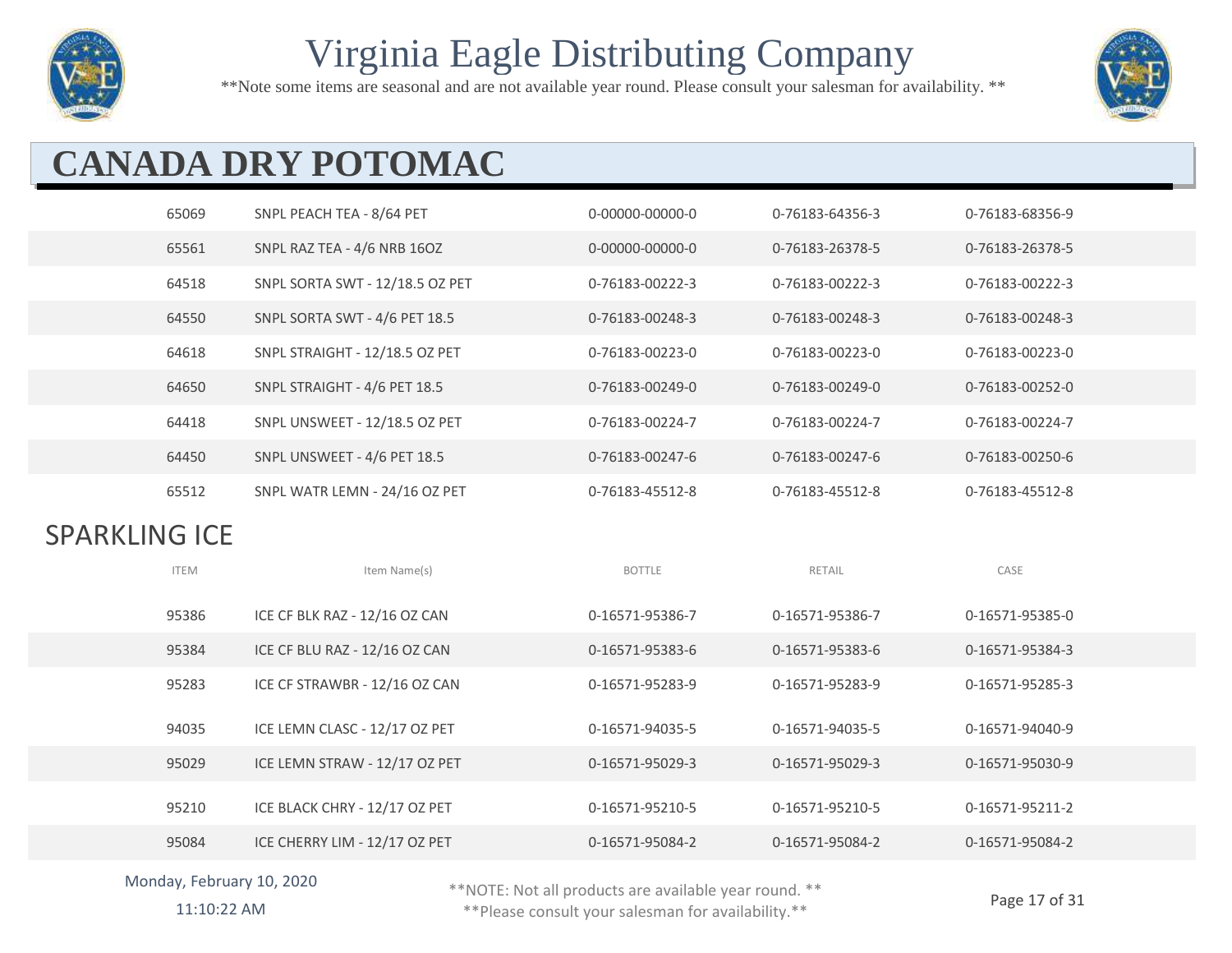

\*\*Note some items are seasonal and are not available year round. Please consult your salesman for availability. \*\*



# **CANADA DRY POTOMAC**

|                 | 94033       | ICE COCO PINEA - 12/17 OZ PET | 0-16571-94033-1 | 0-16571-94033-1 | 0-16571-94038-6 |
|-----------------|-------------|-------------------------------|-----------------|-----------------|-----------------|
|                 | 95395       | ICE CRAN FROST - 12/17 OZ PET | 0-16571-95395-9 | 0-16571-95395-9 | 0-16571-95395-9 |
|                 | 95344       | ICE GINGR LIME - 12/17 OZ PET | 0-16571-95338-6 | 0-16571-95338-6 | 0-16571-95344-7 |
|                 | 95068       | ICE GRAPE RASP - 12/17 OZ PET | 0-16571-95267-9 | 0-16571-95267-9 | 0-16571-95268-6 |
|                 | 91037       | ICE GRAPEFRUIT - 12/17 OZ PET | 0-16571-91037-2 | 0-16571-91037-2 | 0-16571-24576-4 |
|                 | 91032       | ICE KIWI - 12/17 OZ PET       | 0-16571-91032-7 | 0-16571-91032-7 | 0-16571-24575-7 |
|                 | 91125       | ICE LEMON LIME - 12/17 OZ PET | 0-16571-91125-6 | 0-16571-91125-6 | 0-16571-24611-2 |
|                 | 91031       | ICE ORANGE - 12/17 OZ PET     | 0-16571-91031-0 | 0-16571-91031-0 | 0-16571-24574-0 |
|                 | 95022       | ICE ORANGE - 12PK PET 17OZ    | 0-00000-00000-0 | 0-16571-95022-4 | 0-16571-95022-4 |
|                 | 94034       | ICE PEACH - 12/17 OZ PET      | 0-16571-94034-8 | 0-16571-94034-8 | 0-16571-94039-3 |
|                 | 95228       | ICE PEACH - 12PK PET 170Z     | 0-00000-00000-0 | 0-16571-95222-8 | 0-16571-95222-8 |
|                 | 94030       | ICE RASPBERRY - 12/17 OZ PET  | 0-16571-91030-3 | 0-16571-91030-3 | 0-16571-91030-3 |
|                 | 95021       | ICE RASPBERRY - 12PK PET 17OZ | 0-00000-00000-0 | 0-16571-95021-7 | 0-16571-95021-7 |
|                 | 95085       | ICE STRW MELON - 12/17 OZ PET | 0-16571-95085-9 | 0-16571-95085-9 | 0-16571-95085-9 |
|                 | 91092       | ICE VARIETY - 12PK PET 170Z   | 0-00000-00000-0 | 0-16571-95092-7 | 0-16571-95092-7 |
| <b>STEWARTS</b> |             |                               |                 |                 |                 |
|                 | <b>ITEM</b> | Item Name(s)                  | <b>BOTTLE</b>   | RETAIL          | CASE            |

| 60146 | STEW CREAM SDA - 6/4 LNNR 12OZ | 0-98794-00028-3 | 0-98794-00020-7 | 0-98794-00020-7 |
|-------|--------------------------------|-----------------|-----------------|-----------------|

\*\*NOTE: Not all products are available year round. \*\*

11:10:22 AM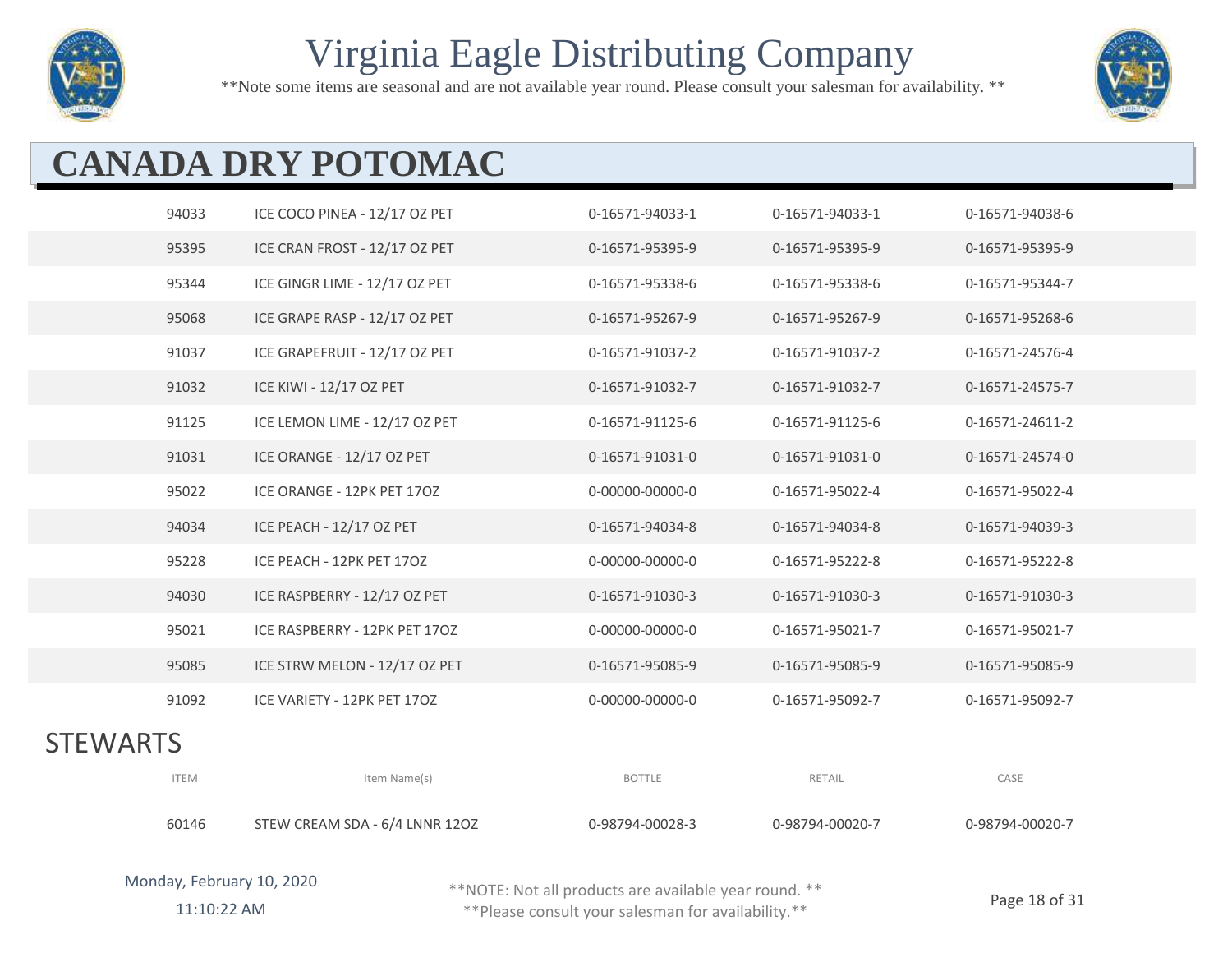

\*\*Note some items are seasonal and are not available year round. Please consult your salesman for availability. \*\*



# **CANADA DRY POTOMAC**

|                 | 60346       | STEW DT ROOT - 6/4 LNNR 12OZ   | 0-98794-51504-6 | 0-98794-51504-6 | 0-98794-51504-6 |
|-----------------|-------------|--------------------------------|-----------------|-----------------|-----------------|
|                 | 60446       | STEW ORG'CREAM - 6/4 LNNR 12OZ | 0-98794-00027-6 | 0-98794-00019-1 | 0-98794-00019-1 |
|                 | 60246       | STEW ROOT BEER - 6/4 LNNR 12OZ | 0-98794-00026-9 | 0-98794-00018-4 | 0-98794-00018-4 |
| <b>SUN DROP</b> |             |                                |                 |                 |                 |
|                 | <b>ITEM</b> | Item Name(s)                   | <b>BOTTLE</b>   | RETAIL          | CASE            |
|                 | 51320       | SUNDROP - 2/12 CAN 120Z        | 0-00000-00000-0 | 0-78000-23016-1 | 0-78000-23016-1 |
|                 | 51389       | SUNDROP - 8/2 LTR PET          | 0-00000-00000-0 | 0-78000-23046-8 | 0-78000-23046-8 |
| <b>SUNKIST</b>  |             |                                |                 |                 |                 |
|                 | <b>ITEM</b> | Item Name(s)                   | <b>BOTTLE</b>   | RETAIL          | CASE            |
|                 | 52620       | SUNKIST DIET - 2/12 CAN 12OZ   | 0-00000-00000-0 | 0-78000-12216-9 | 0-78000-12216-9 |
|                 | 52657       | SUNKIST DIET - 24/20 PET       | 0-78000-12240-4 | 0-78000-12240-4 | 0-78000-12240-4 |
|                 | 52682       | SUNKIST DIET - 4/6 PET 16.90Z  | 0-00000-00000-0 | 0-78000-00676-6 | 0-78000-00676-6 |
|                 | 52689       | SUNKIST DIET - 8/2 LTR PET     | 0-00000-00000-0 | 0-78000-12246-6 | 0-78000-12246-6 |
|                 | 51220       | SUNKIST GRAPE - 2/12 CAN 12OZ  | 0-78000-11616-8 | 0-78000-11616-8 | 0-78000-11616-8 |
|                 | 51228       | SUNKIST GRAPE - 24/16 OZ CAN   | 0-00000-00000-0 | 0-00000-00000-0 | 0-00000-00000-0 |
|                 | 51257       | SUNKIST GRAPE - 24/20 PET      | 0-78000-11640-3 | 0-78000-11640-3 | 0-78000-11640-3 |
|                 | 51289       | SUNKIST GRAPE - 8/2 LTR PET    | 0-78000-11646-5 | 0-78000-11646-5 | 0-78000-11646-5 |
|                 | 52720       | SUNKIST LEMON - 2/12 CAN 12OZ  | 0-00000-00000-0 | 0-78000-02763-1 | 0-78000-02763-1 |

#### Monday, February 10, 2020

\*\*NOTE: Not all products are available year round. \*\*

11:10:22 AM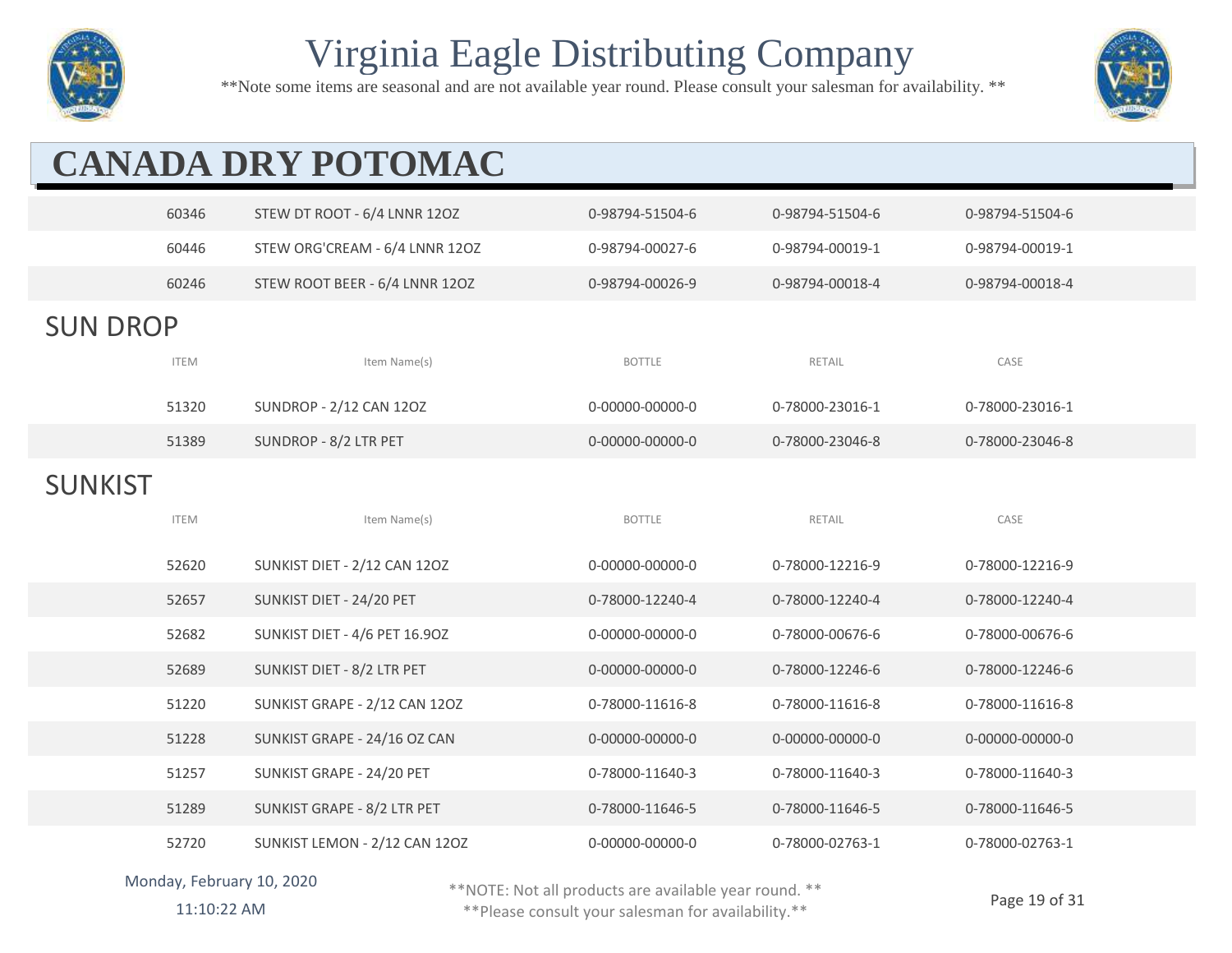

\*\*Note some items are seasonal and are not available year round. Please consult your salesman for availability. \*\*



# **CANADA DRY POTOMAC**

|                      | 52790       | SUNKIST LEMON - 8/2 LTR PET     | 0-00000-00000-0 | 0-78000-02766-2 | 0-78000-02766-2 |
|----------------------|-------------|---------------------------------|-----------------|-----------------|-----------------|
|                      | 52520       | SUNKIST ORANGE - 2/12 CAN 12OZ  | 0-00000-00000-0 | 0-78000-11316-7 | 0-78000-11316-7 |
|                      | 52528       | SUNKIST ORANGE - 24/16 OZ CAN   | 0-78000-06072-0 | 0-78000-06072-0 | 0-78000-06072-0 |
|                      | 52557       | SUNKIST ORANGE - 24/20 PET      | 0-78000-11340-2 | 0-78000-11340-2 | 0-78000-11340-2 |
|                      | 52583       | SUNKIST ORANGE - 3/8 PET 120Z   | 0-78000-11388-4 | 0-78000-11388-4 | 0-78000-11388-4 |
|                      | 52575       | SUNKIST ORANGE - 4/6 CAN 7.5 OZ | 0-78000-00209-6 | 0-78000-00209-6 | 0-78000-00209-6 |
|                      | 52582       | SUNKIST ORANGE - 4/6 PET 16.90Z | 0-00000-00000-0 | 0-78000-11342-6 | 0-78000-11342-6 |
|                      | 52589       | SUNKIST ORANGE - 8/2 LTR PET    | 0-78000-11346-4 | 0-78000-11346-4 | 0-78000-11346-4 |
|                      | 52858       | SUNKIST STRW L - 24/20 PET      | 0-78000-02771-6 | 0-78000-02771-6 | 0-78000-02771-6 |
|                      |             |                                 |                 |                 |                 |
| <b>SUNNY DELIGHT</b> |             |                                 |                 |                 |                 |
|                      | <b>ITEM</b> | Item Name(s)                    | <b>BOTTLE</b>   | RETAIL          | CASE            |
|                      | 54356       | SUNY D ORANGE - 12/16 PET       | 0-50200-56000-2 | 0-50200-56000-2 | 0-50200-56000-2 |
|                      | 54389       | SUNY D ORANGE - 8/2 LTR PET     | 0-00000-00000-0 | 0-50200-00128-4 | 0-50200-00128-4 |
| TAHITIAN TREAT       |             |                                 |                 |                 |                 |
|                      | <b>ITEM</b> | Item Name(s)                    | <b>BOTTLE</b>   | RETAIL          | CASE            |
|                      | 51057       | TAHITIAN TREAT - 24/20 PET      | 0-78000-02040-3 | 0-78000-02040-3 | 0-78000-02040-3 |

\*\*NOTE: Not all products are available year round. \*\*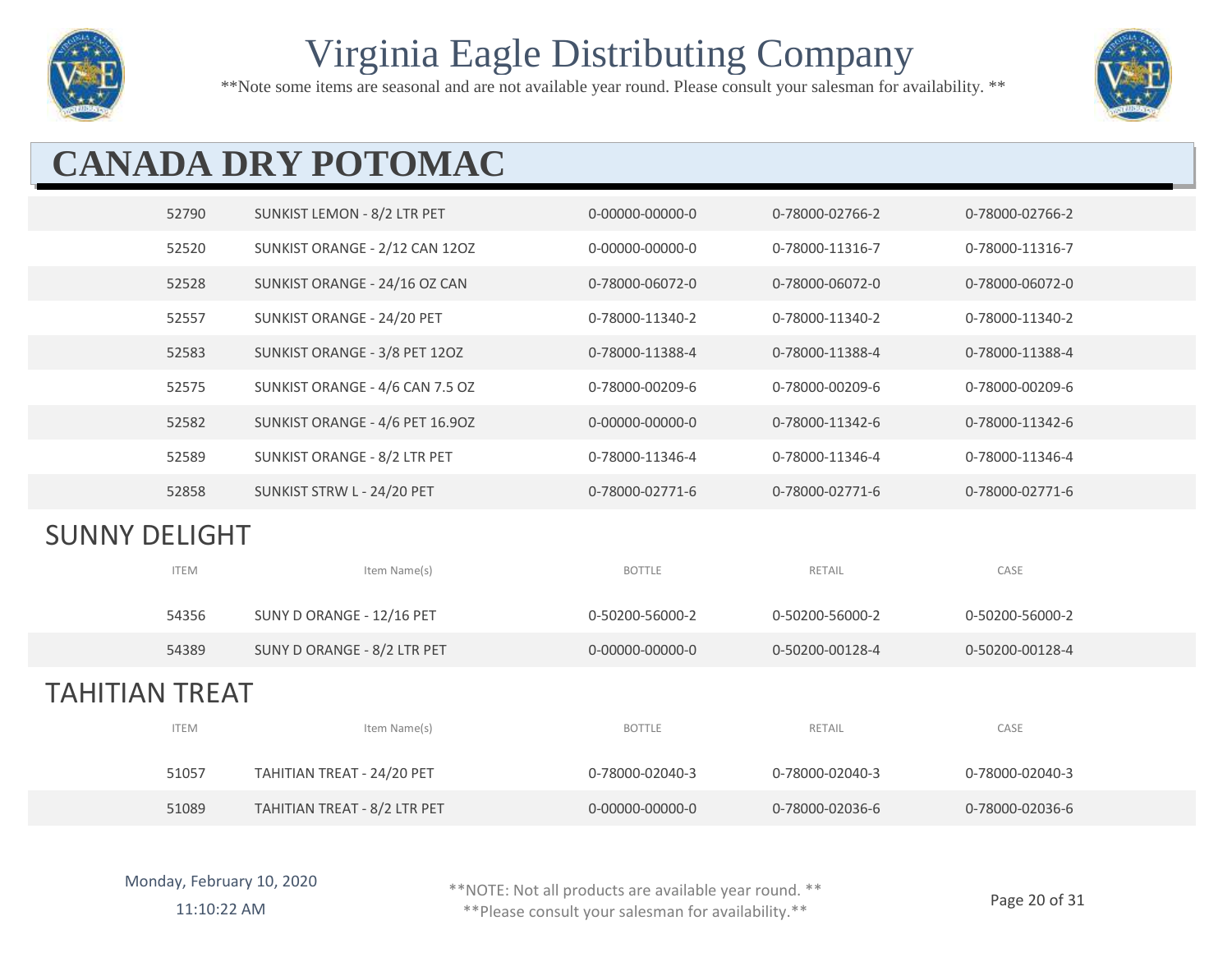

\*\*Note some items are seasonal and are not available year round. Please consult your salesman for availability. \*\*



# **CANADA DRY POTOMAC**

#### VITA COCO

| <b>ITEM</b> | Item Name(s)                    | <b>BOTTLE</b>   | <b>RETAIL</b>   | CASE            |
|-------------|---------------------------------|-----------------|-----------------|-----------------|
| 48285       | VC COCONUT - 12/1 LTR TETRA     | 8-98999-00050-3 | 8-98999-00050-3 | 8-98999-00050-3 |
| 47262       | VC COCONUT - 12/17 OZ PET       | 8-98999-01022-9 | 8-98999-01022-9 | 8-98999-01132-5 |
| 48262       | VC COCONUT - 12/17 OZ TETRA     | 8-98999-01000-7 | 8-98999-01000-7 | 8-98999-01000-7 |
| 48264       | VC COCONUT - 6/4 17 OZ TETR     | 8-98999-01000-7 | 8-98999-01200-1 | 8-98999-01300-8 |
| 48862       | VC LIME - 12/17 OZ TETRA        | 8-98999-00752-6 | 8-98999-00752-6 | 8-98999-00752-6 |
| 48462       | VC PEACH MANGO - 12/17 OZ TETRA | 0-00000-00000-0 | 8-98999-04000-4 | 8-98999-04000-4 |
| 48362       | VC PINEAPPLE - 12/17 OZ TETRA   | 0-00000-00000-0 | 8-98999-03000-5 | 8-98999-03000-5 |
| 48385       | VC PRESS PINEA - 12/1 LTR TETRA | 8-98999-00618-5 | 8-98999-00618-5 | 8-98999-00619-2 |
| 47362       | VC PRESS PINEA - 12/17 OZ PET   | 8-98999-01127-1 | 8-98999-01127-1 | 8-98999-01126-4 |
| 48985       | VC PRESSED - 12/1 LTR TETRA     | 8-98999-01128-8 | 8-98999-01128-8 | 8-98999-01129-5 |
| 47962       | VC PRESSED - 12/17 OZ PET       | 8-98999-01124-0 | 8-98999-01124-0 | 8-98999-01122-6 |
| 48962       | VC PRESSED - 12/17 OZ TETRA     | 8-98999-01014-4 | 8-98999-01014-4 | 8-98999-01015-1 |
| 49067       | VC SPRK LEMON - 12/12 OZ CAN    | 8-98999-01067-0 | 8-98999-01067-0 | 8-98999-01067-0 |
| 49070       | VC SPRK PINEAP - 12/12 OZ CAN   | 8-98999-01070-0 | 8-98999-01070-0 | 8-98999-01070-0 |
| 49071       | VC SPRK RASPBR - 12/12 OZ CAN   | 8-98999-01071-7 | 8-98999-01071-7 | 8-98999-01071-7 |

\*\*NOTE: Not all products are available year round. \*\*

11:10:22 AM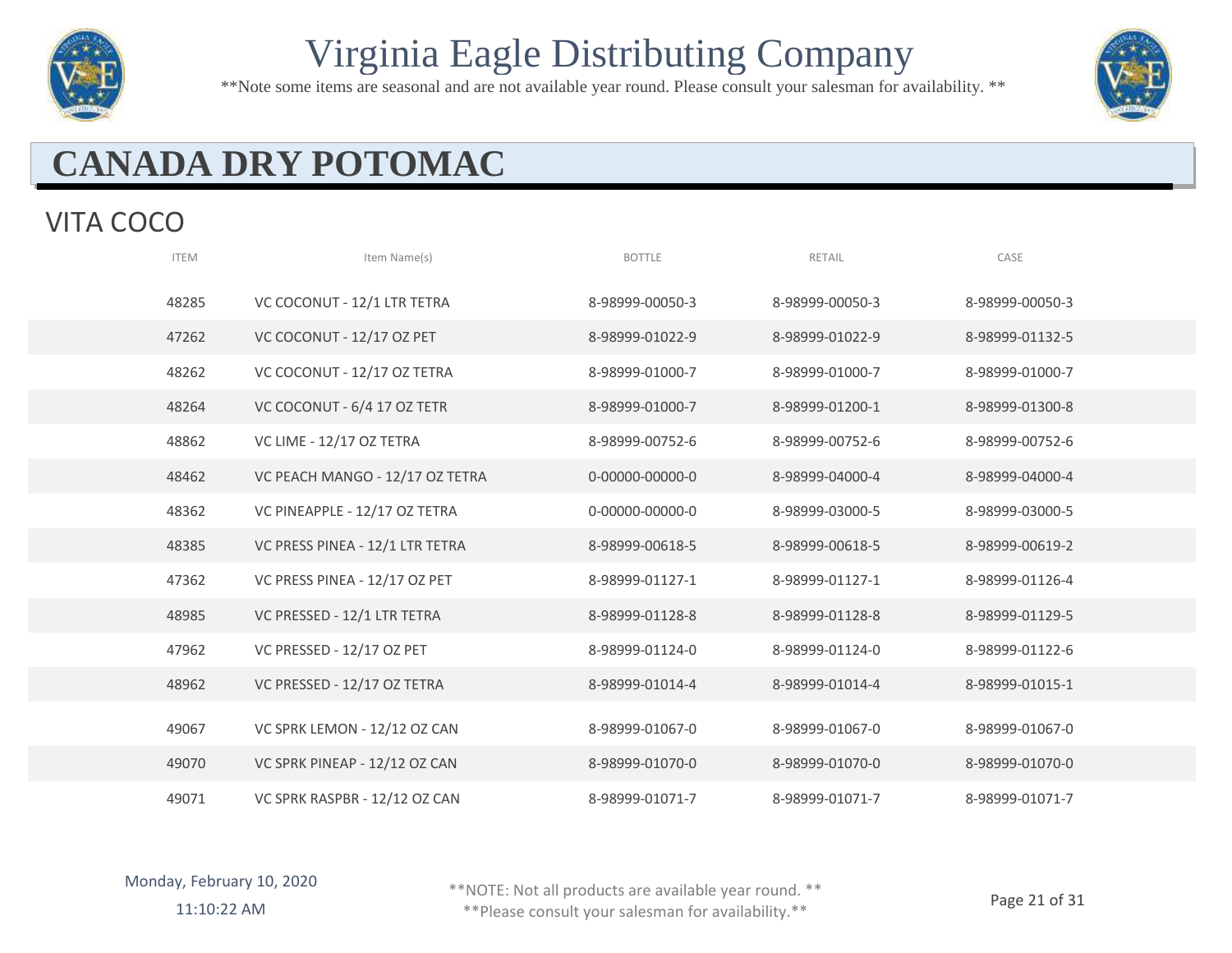

\*\*Note some items are seasonal and are not available year round. Please consult your salesman for availability. \*\*



# **CANADA DRY POTOMAC**

#### WINK

|         | <b>ITEM</b> | Item Name(s)                | <b>BOTTLE</b>   | RETAIL          | CASE            |
|---------|-------------|-----------------------------|-----------------|-----------------|-----------------|
|         | 50985       | <b>WINK - 12/1 LTR PET</b>  | 0-00000-00000-0 | 0-16900-01797-0 | 0-16900-01797-0 |
| YOO HOO |             |                             |                 |                 |                 |
|         | <b>ITEM</b> | Item Name(s)                | <b>BOTTLE</b>   | <b>RETAIL</b>   | CASE            |
|         | 57568       | YOO HOO CHOC - 24/11 OZ CAN | 0-72350-00007-8 | 0-72350-02012-0 | 0-72350-02012-0 |
|         | 57566       | YOO HOO CHOC - 24/16 OZ NRB | 0-72350-00011-5 | 0-72350-00011-5 | 0-72350-00011-5 |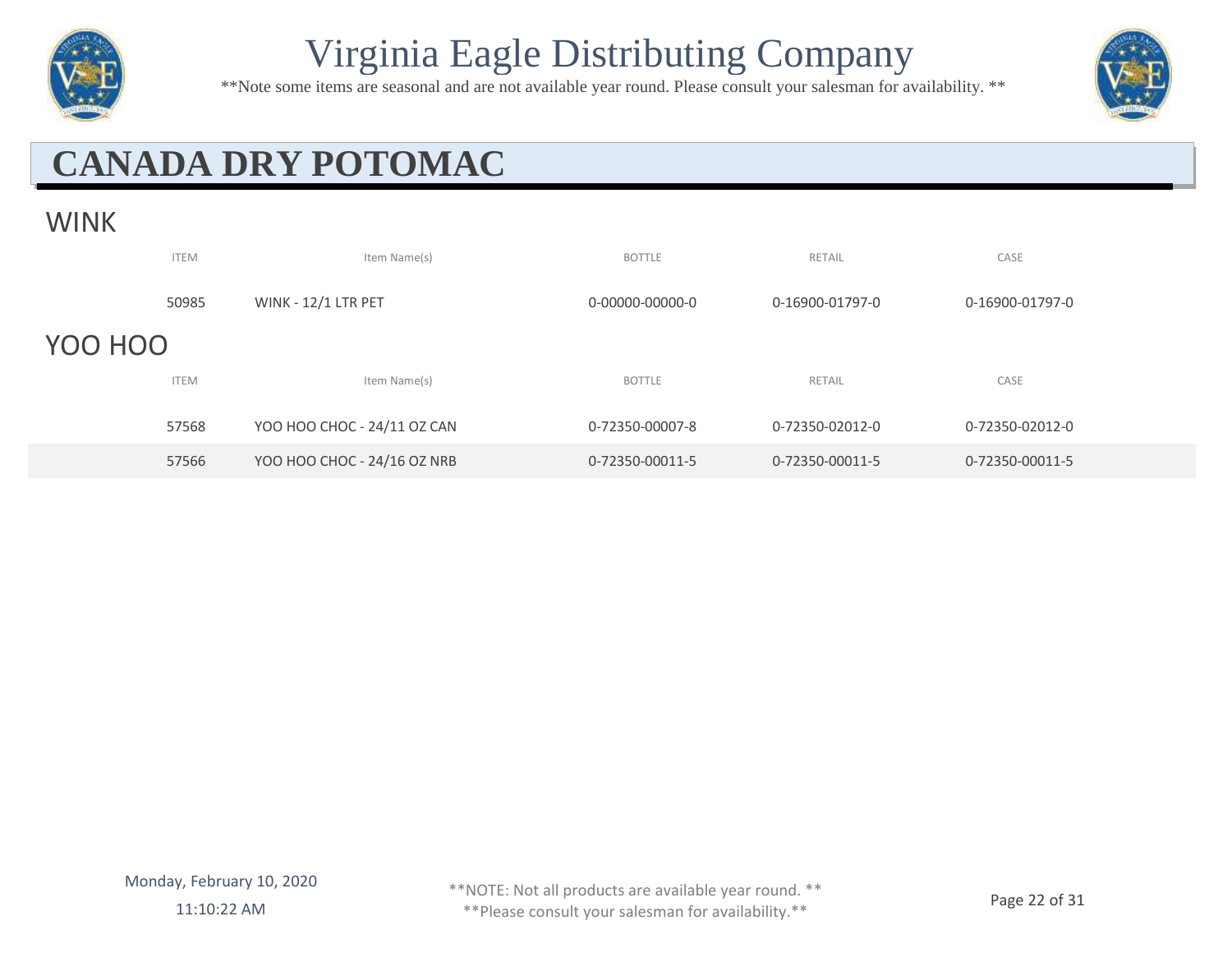

\*\*Note some items are seasonal and are not available year round. Please consult your salesman for availability. \*\*



## **COASTAL BEVERAGE-FLORIDA**

#### TASTE OF FLORIDA

| <b>ITEM</b> | Item Name(s)                   | <b>BOTTLE</b>   | RETAIL          | CASE            |
|-------------|--------------------------------|-----------------|-----------------|-----------------|
| 83093       | TOF BLOODY MRY - 1/32 OZ PET   | 6-83150-00093-1 | 6-83150-00093-1 | 6-83150-00093-1 |
| 83036       | TOF BLUE CURAC - 1/32 OZ PET   | 6-83150-00076-4 | 6-83150-00076-4 | 6-83150-00076-4 |
| 83061       | TOF GREEN APPL - 1/25.6 OZ BTL | 6-83150-00061-0 | 6-83150-00061-0 | 6-83150-00061-0 |
| 83068       | TOF GRENADINE - 1/32 OZ PET    | 6-83150-00068-9 | 6-83150-00068-9 | 6-83150-00068-9 |
| 83070       | TOF LIME MIX - 1/32 OZ PET     | 6-83150-00070-2 | 6-83150-00070-2 | 6-83150-00070-2 |
| 83005       | TOF MANGO DAQ - 1/32 OZ PET    | 6-83150-00005-4 | 6-83150-00005-4 | 6-83150-00005-4 |
| 83052       | TOF MARGARITA - 1/32 OZ PET    | 6-83150-00052-8 | 6-83150-00052-8 | 6-83150-00052-8 |
| 83051       | TOF PINA COLDA - 1/32 OZ PET   | 6-83150-00051-1 | 6-83150-00051-1 | 6-83150-00051-1 |
| 83053       | TOF SOURMIX - 1/32 OZ PET      | 6-83150-00053-5 | 6-83150-00053-5 | 6-83150-00053-5 |
| 83094       | TOF SPICY MARY - 1/32 OZ PET   | 6-83150-00094-8 | 6-83150-00094-8 | 6-83150-00094-8 |
| 83069       | TOF TRIPLE SEC - 1/32 OZ PET   | 6-83150-00069-6 | 6-83150-00069-6 | 6-83150-00069-6 |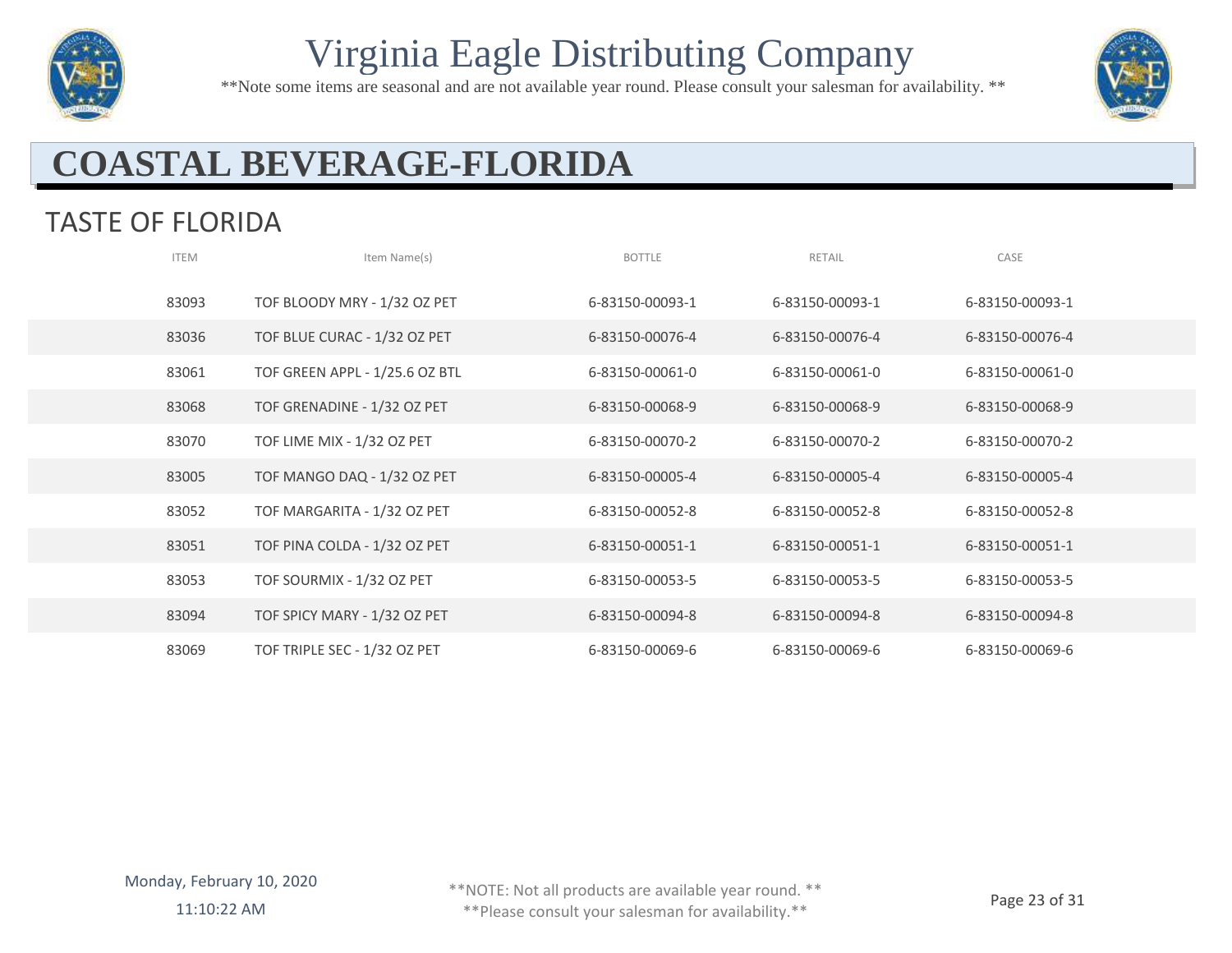

\*\*Note some items are seasonal and are not available year round. Please consult your salesman for availability. \*\*



## **COASTAL BREWING COMPANY**

#### FODO FAMILY

| <b>ITEM</b> | Item Name(s)                    | <b>BOTTLE</b>   | RETAIL          | CASE            |
|-------------|---------------------------------|-----------------|-----------------|-----------------|
| 89941       | FODO BUTTERSC - 1/2 BBL         | 0-00000-00000-0 | 0-00000-00000-0 | 0-00000-00000-0 |
| 89236       | FODO GINGR ALE - 4/6 LNNR 12OZ  | 0-00000-00000-0 | 7-23062-00061-9 | 7-23062-00060-2 |
| 89940       | FODO ROOT BEER - 1/2 BBL        | 0-00000-00000-0 | 0-00000-00000-0 | 0-00000-00000-0 |
| 89970       | FODO ROOT BEER - 1/6 BBL        | 0-00000-00000-0 | 0-00000-00000-0 | 0-00000-00000-0 |
| 89038       | FODO ROOT BEER - 24/12 OZ LNNR  | 0-00000-00000-0 | 7-23062-00016-9 | 7-23062-00016-9 |
| 89036       | FODO ROOT BEER - 4/6 LNNR 120Z  | 0-00000-00000-0 | 7-23062-00009-1 | 7-23062-00017-6 |
| 89035       | FODO ROOT BEER - GLORY DAY LSNR | 0-00000-00000-0 | 0-00000-00000-0 | 0-00000-00000-0 |
| 89635       | FODO ROOT BEER - MONTICEL 24/12 | 0-00000-00000-0 | 0-00000-00000-0 | 0-00000-00000-0 |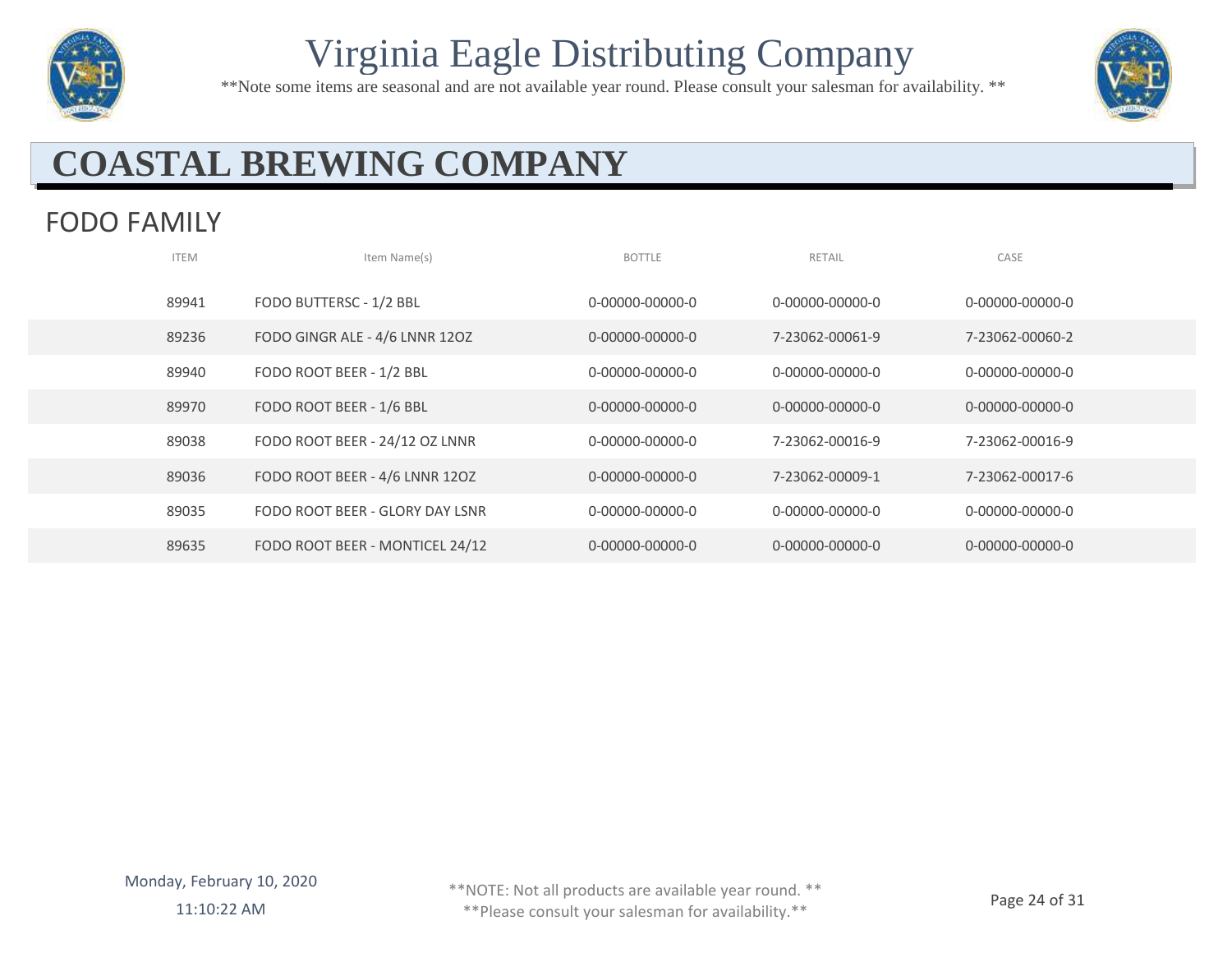

\*\*Note some items are seasonal and are not available year round. Please consult your salesman for availability. \*\*



## **FEROLITO (ARIZONA)**

#### ARIZONA TEA

| <b>ITEM</b> | Item Name(s)                    | <b>BOTTLE</b>   | RETAIL          | CASE            |  |
|-------------|---------------------------------|-----------------|-----------------|-----------------|--|
| 71109       | AZ A/P ORIG HF - 20/16.90Z PBTL | 6-13008-74386-4 | 6-13008-74386-4 | 6-13008-74386-4 |  |
| 71226       | AZ GOLD STRAWB - 20/16.90Z PBTL | 6-13008-74415-1 | 6-13008-74415-1 | 6-13008-74416-8 |  |
| 71029       | AZ TEA GREEN - 20/16.90Z PBTL   | 6-13008-74374-1 | 6-13008-74374-1 | 6-13008-74374-1 |  |
| 71031       | AZ TEA GREEN - 24/23.5 OZ CAN   | 6-13008-71526-7 | 6-13008-71526-7 | 6-13008-71526-7 |  |
| 71009       | AZ TEA LEMON - 20/16.90Z PBTL   | 6-13008-74370-3 | 6-13008-74370-3 | 6-13008-74371-0 |  |
| 71019       | AZ TEA SWEET - 20/16.90Z PBTL   | 6-13008-74376-5 | 6-13008-74376-5 | 6-13008-74377-2 |  |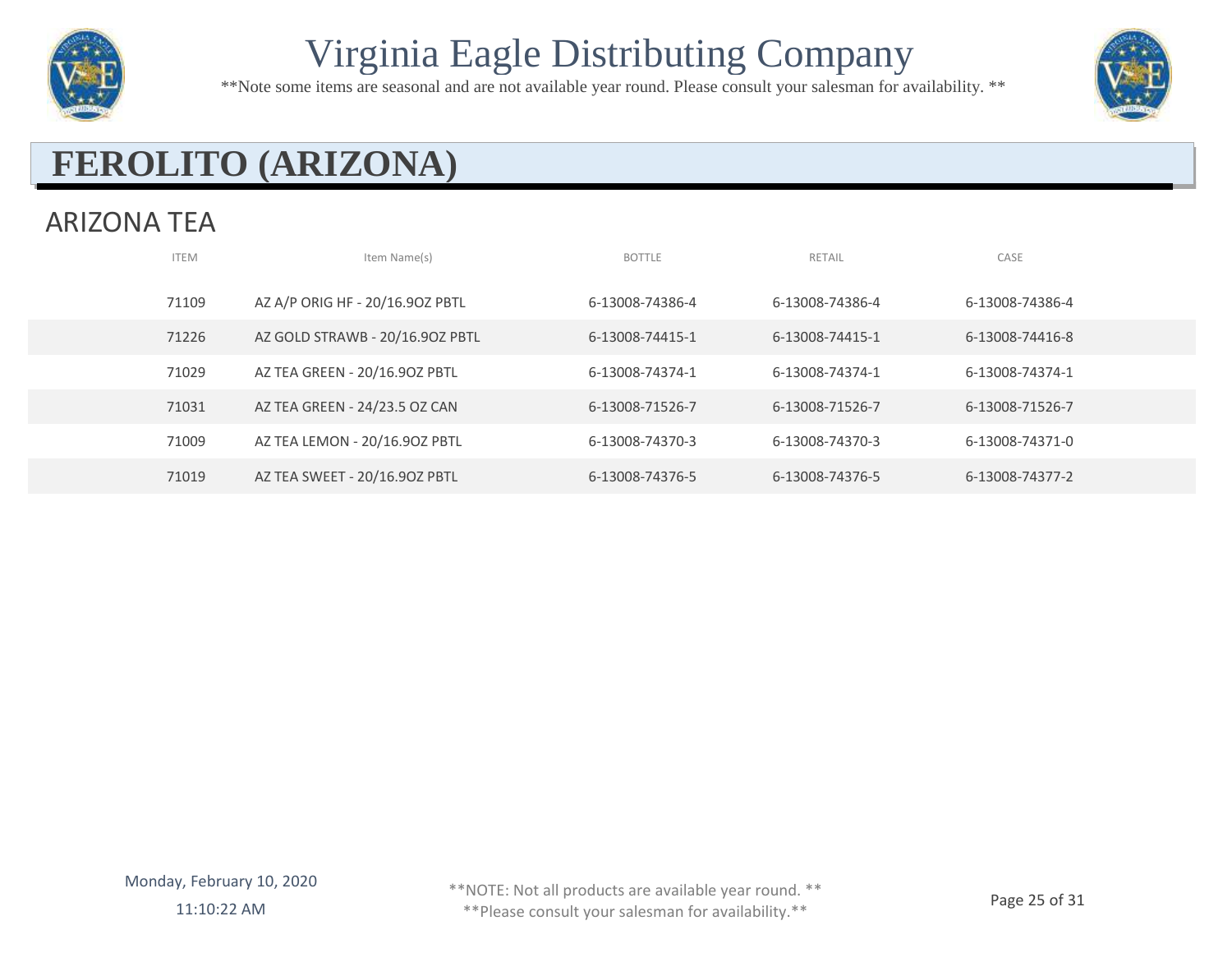

\*\*Note some items are seasonal and are not available year round. Please consult your salesman for availability. \*\*



## **ICELANDIC GLACIER WATER**

#### ICELANDIC H2O FAMILY

| <b>ITEM</b> | Item Name(s)                    | <b>BOTTLE</b>   | RETAIL          | CASE            |  |
|-------------|---------------------------------|-----------------|-----------------|-----------------|--|
| 125         | <b>ICEL SPRK - 12/750 ML NR</b> | 8-93919-00124-0 | 8-93919-00124-0 | 8-93919-00125-7 |  |
| 129         | ICEL SPRK - 24/330 ML NR        | 8-93919-00128-8 | 8-93919-00128-8 | 8-93919-00129-5 |  |
| 108         | ICEL SPRK LEMN - 24/500 ML PET  | 8-93919-00107-3 | 0-00000-00000-0 | 8-93919-00108-0 |  |
| 131         | ICELANDIC H2O - 12/1 LTR PET    | 8-93919-00130-1 | 8-93919-00130-1 | 8-93919-00131-8 |  |
| 123         | ICELANDIC H2O - 12/750 ML NR    | 8-93919-00122-6 | 8-93919-00122-6 | 8-93919-00123-3 |  |
| 152         | ICELANDIC H2O - 12/750 ML PET   | 8-93919-00150-9 | 8-93919-00150-9 | 8-93919-00152-3 |  |
| 127         | ICELANDIC H2O - 24/330 ML NR    | 8-93919-00126-4 | 8-93919-00126-4 | 8-93919-00127-1 |  |
| 120         | ICELANDIC H2O - 24/500 ML 4/6   | 8-93919-00110-3 | 8-93919-00120-2 | 8-93919-00140-0 |  |
| 111         | ICELANDIC H2O - 24/500 ML PET   | 8-93919-00110-3 | 8-93919-00110-3 | 8-93919-00111-0 |  |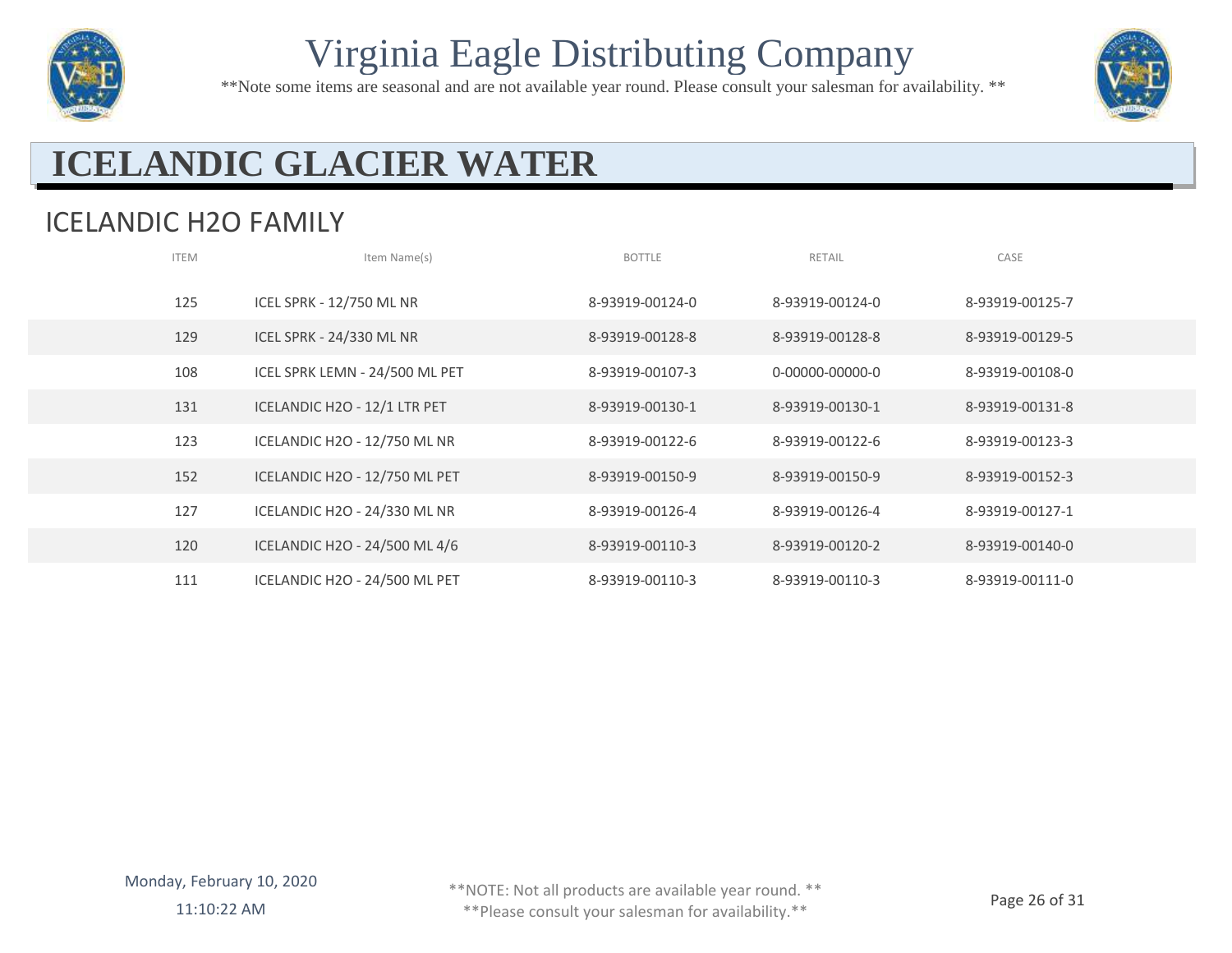

\*\*Note some items are seasonal and are not available year round. Please consult your salesman for availability. \*\*



## **KING JUICE -- CALYPSO**

#### **CALYPSO**

| <b>ITEM</b> | Item Name(s)                  | <b>BOTTLE</b>   | RETAIL          | CASE            |  |
|-------------|-------------------------------|-----------------|-----------------|-----------------|--|
| 79514       | CAL BLK CHERRY - 12/20 OZ BTL | 0-79581-99514-2 | 0-79581-99514-2 | 0-79581-99514-2 |  |
| 18400       | CAL LEMONADE - 12/16 OZ BTL   | 0-79581-18400-3 | 0-79581-18400-3 | 0-79581-18400-3 |  |
| 79510       | CAL LEMONADE - 12/20 OZ BTL   | 0-79581-99510-4 | 0-79581-99510-4 | 0-79581-99510-4 |  |
| 18401       | CAL OCEAN BLUE - 12/16 OZ BTL | 0-79581-18401-0 | 0-79581-18401-0 | 0-79581-18401-0 |  |
| 79524       | CAL OCEAN BLUE - 12/20 OZ BTL | 0-79581-99524-1 | 0-79581-99524-1 | 0-79581-99524-1 |  |
| 18501       | CAL PINE PEACH - 12/16 OZ BTL | 0-79581-18501-7 | 0-79581-18501-7 | 0-79581-18501-7 |  |
| 79516       | CAL PINE PEACH - 12/20 OZ BTL | 0-79581-99529-6 | 0-79581-99529-6 | 0-79581-99529-6 |  |
| 79521       | CAL PUNCH - 12/20 OZ BTL      | 0-79581-99521-0 | 0-79581-99521-0 | 0-79581-99521-0 |  |
| 79525       | CAL SOUTH PEAC - 12/20 OZ BTL | 0-79581-99525-8 | 0-79581-99525-8 | 0-79581-99525-8 |  |
| 18402       | CAL STRAW/LEMN - 12/16 OZ BTL | 0-79581-18402-7 | 0-79581-18402-7 | 0-79581-18402-7 |  |
| 79511       | CAL STRAW/LEMN - 12/20 OZ BTL | 0-79581-99511-1 | 0-79581-99511-1 | 0-79581-99511-1 |  |
| 79523       | CAL TRIPL MELN - 12/20 OZ BTL | 0-79581-99523-4 | 0-79581-99523-4 | 0-79581-99523-4 |  |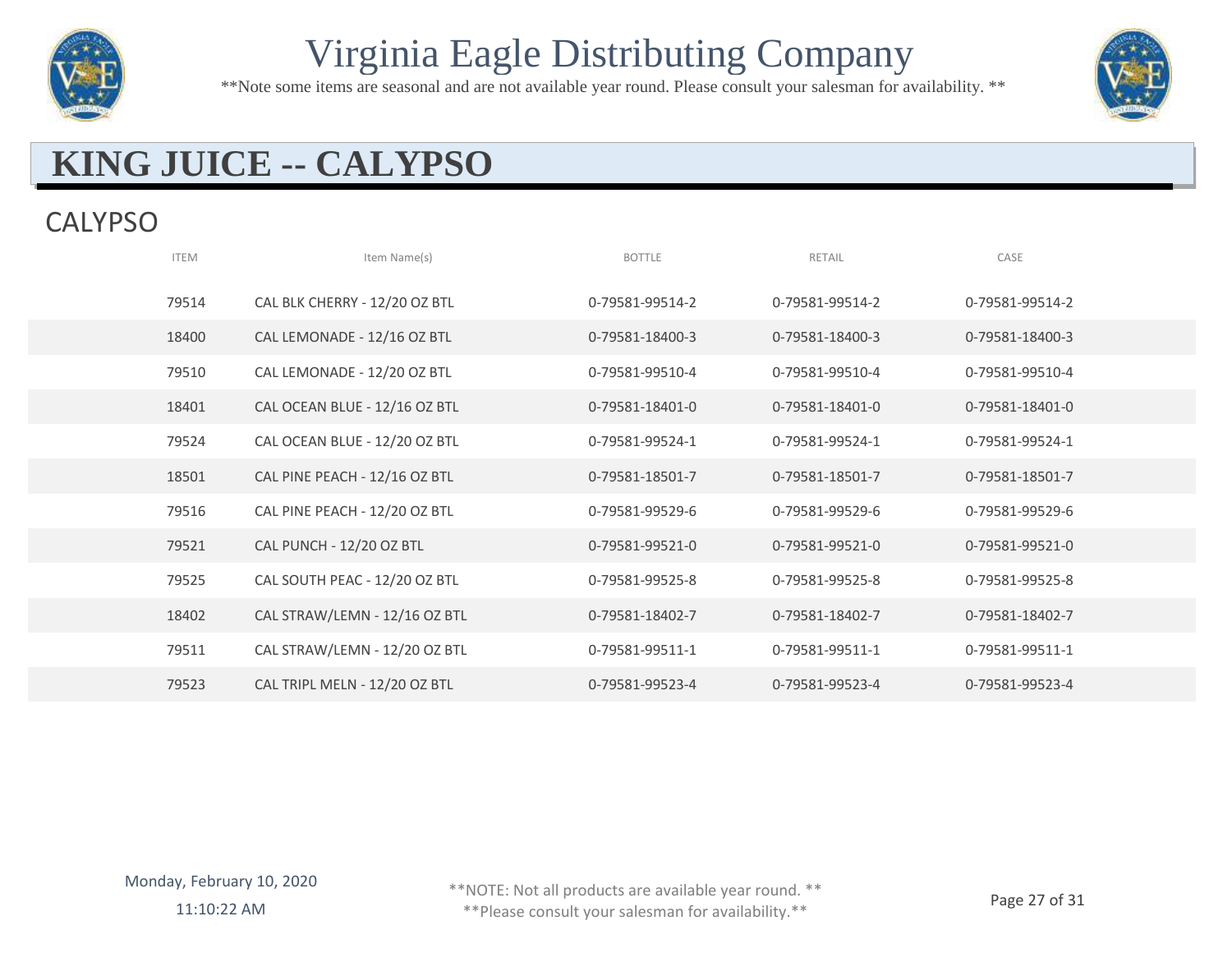

\*\*Note some items are seasonal and are not available year round. Please consult your salesman for availability. \*\*



## **SARATOGA SPRINGS**

#### SARATOGA FAMILY

| <b>ITEM</b> | Item Name(s)                   | <b>BOTTLE</b>   | RETAIL          | CASE            |  |
|-------------|--------------------------------|-----------------|-----------------|-----------------|--|
| 102         | SARATOGA FLAT - 12/28 NR LNNR  | 0-70960-00012-9 | 0-70960-00012-9 | 0-70960-95025-7 |  |
| 14          | SARATOGA FLAT - 24/12 OZ LNNR  | 0-70960-00014-3 | 0-70960-00014-3 | 0-70960-95005-9 |  |
| 105         | SARATOGA SPARK - 12/28 NR LNNR | 0-40960-00011-5 | 0-70960-00011-2 | 0-70960-95055-4 |  |
| 109         | SARATOGA SPARK - 24/12 OZ LNNR | 0-70960-00013-6 | 0-70960-00013-6 | 0-70960-95012-7 |  |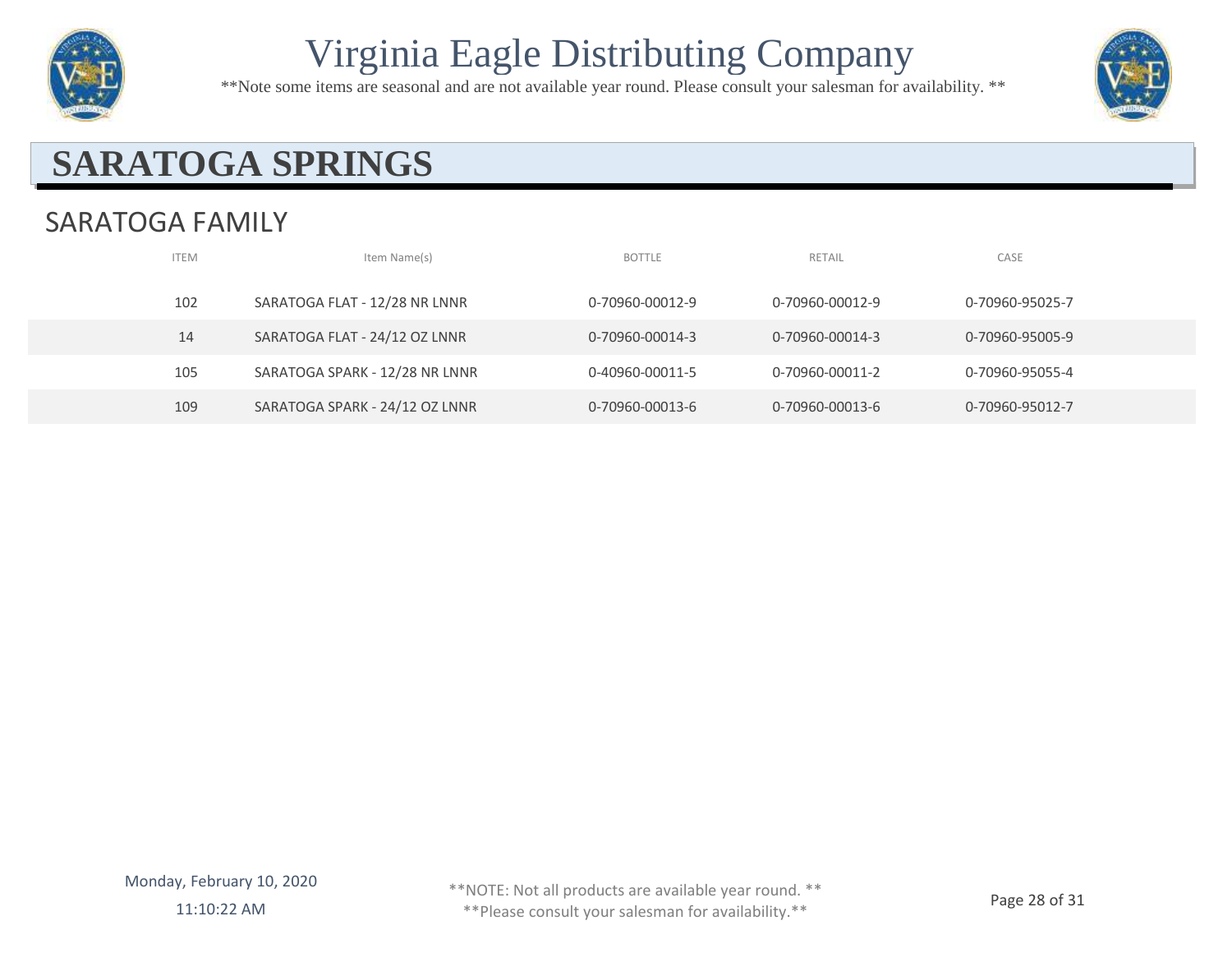

\*\*Note some items are seasonal and are not available year round. Please consult your salesman for availability. \*\*



#### **SUNSHINE BEVERAGES**

#### SUNSHINE BEVERAGES

| <b>ITEM</b> | Item Name(s)                   | <b>BOTTLE</b>   | RETAIL          | CASE            |
|-------------|--------------------------------|-----------------|-----------------|-----------------|
| 54724       | SUN BLUEBERRY - 12/12 OZ CAN   | 8-54105-00724-8 | 8-54105-00724-8 | 8-54105-00724-8 |
| 54715       | SUN BLUEBERRY - 24/8.4 OZ CAN  | 8-54105-00708-8 | 8-54105-00708-8 | 8-54105-00708-8 |
| 54723       | SUN CLEMENTINE - 12/12 OZ CAN  | 8-54105-00723-1 | 8-54105-00723-1 | 8-54105-00723-1 |
| 54713       | SUN CLEMENTINE - 24/8.4 OZ CAN | 8-54105-00703-3 | 8-54105-00703-3 | 8-54105-00703-3 |
| 54720       | SUN GINGER BRY - 12/12 OZ CAN  | 8-54105-00720-0 | 8-54105-00720-0 | 8-54105-00720-0 |
| 54705       | SUN GINGER BRY - 24/8.4 OZ CAN | 8-54105-00700-2 | 8-54105-00700-2 | 8-54105-00700-2 |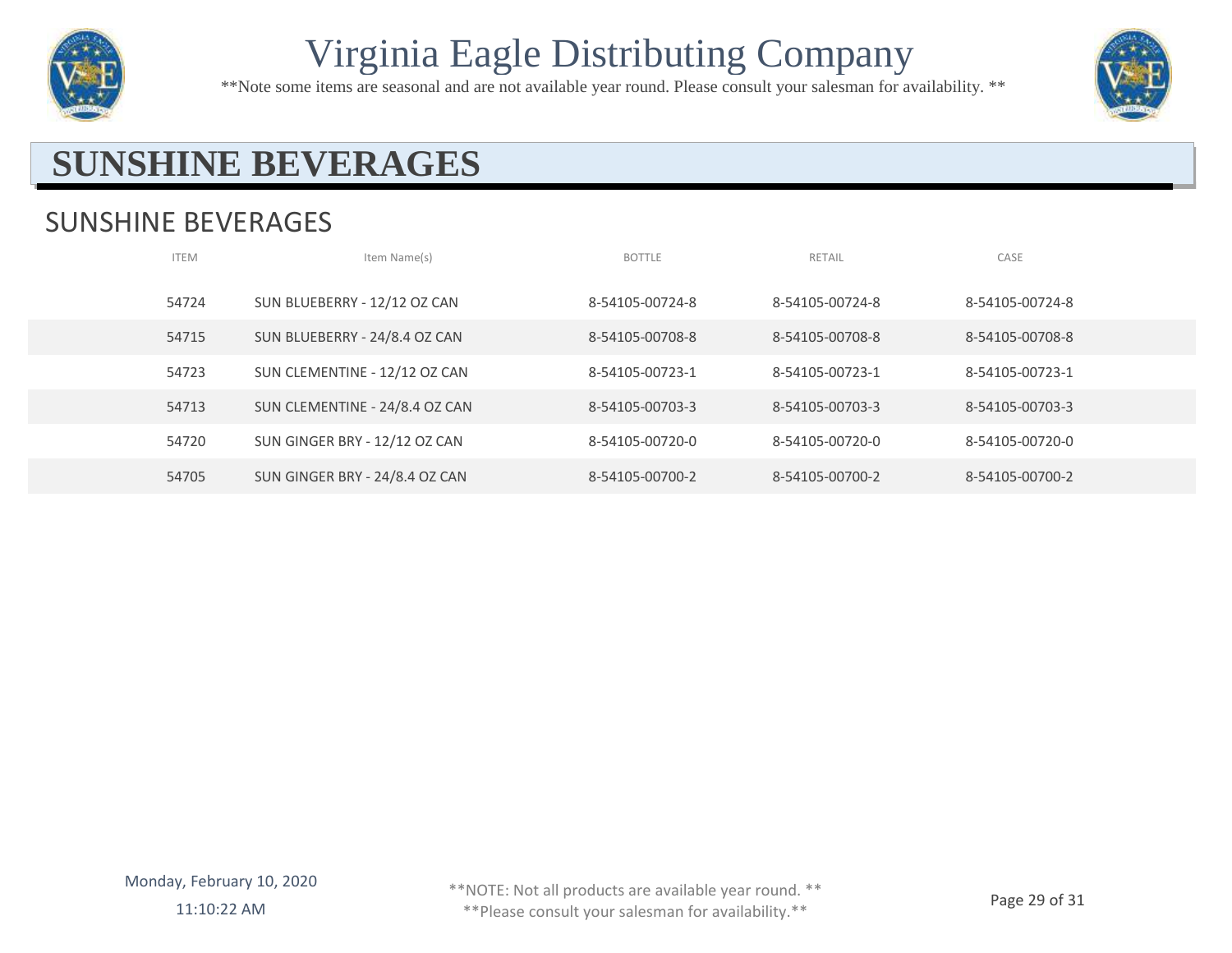

\*\*Note some items are seasonal and are not available year round. Please consult your salesman for availability. \*\*



#### **VPX SPORTS / BANG**

#### BANG ENERGY

| <b>ITEM</b> | Item Name(s)                  | <b>BOTTLE</b>   | RETAIL          | CASE            |
|-------------|-------------------------------|-----------------|-----------------|-----------------|
| 26012       | BNG BANGSTER - 12/16 OZ CAN   | 6-10764-26227-1 | 6-10764-26227-1 | 6-10764-26229-5 |
| 26014       | BNG BDAY CAKE - 12/16 OZ CAN  | 6-10764-26315-5 | 6-10764-26315-5 | 6-10764-26316-2 |
| 26006       | BNG BLK CHERRY - 12/16 OZ CAN | 6-10764-86377-5 | 6-10764-86377-5 | 6-10764-86378-2 |
| 26002       | BNG BLUE RAZZ - 12/16 OZ CAN  | 6-10764-86363-8 | 6-10764-86363-8 | 6-10764-86364-5 |
| 26602       | BNG BLUE RAZZ - 6/4 CAN 16OZ  | 6-10764-86363-8 | 6-10764-86346-1 | 6-10764-86347-8 |
| 26010       | BNG CHRY BLADE - 12/16 OZ CAN | 6-10764-12047-2 | 6-10764-12047-2 | 6-10764-12048-9 |
| 26003       | BNG COTTON CND - 12/16 OZ CAN | 6-10764-00031-6 | 6-10764-00031-6 | 6-10764-00032-3 |
| 26603       | BNG COTTON CND - 6/4 CAN 16OZ | 6-10764-00031-6 | 6-10764-00033-0 | 6-10764-00034-7 |
| 26013       | BNG FROSE ROSE - 12/16 OZ CAN | 6-10764-26228-8 | 6-10764-26228-8 | 6-10764-26270-7 |
| 26613       | BNG FROSE ROSE - 6/4 CAN 16OZ | 6-10764-26228-8 | 6-10764-71035-2 | 6-10764-71036-9 |
| 26005       | BNG PEACH MANG - 12/16 OZ CAN | 6-10764-86381-2 | 6-10764-86381-2 | 6-10764-86382-9 |
| 26008       | BNG PEAR GUAVA - 12/16 OZ CAN | 6-10764-86311-9 | 6-10764-86311-9 | 6-10764-86312-6 |
| 26007       | BNG PINA COLAD - 12/16 OZ CAN | 6-10764-82611-4 | 6-10764-82611-4 | 6-10764-82612-1 |
| 26009       | BNG PURPLE HAZ - 12/16 OZ CAN | 6-10764-82617-6 | 6-10764-82617-6 | 6-10764-00015-6 |
| 26011       | BNG RAINBOW UN - 12/16 OZ CAN | 6-10764-25129-9 | 6-10764-25129-9 | 6-10764-25130-5 |
| 26611       | BNG RAINBOW UN - 6/4 CAN 16OZ | 6-10764-25129-9 | 6-10764-71033-8 | 6-10764-71034-5 |

\*\*NOTE: Not all products are available year round. \*\*

11:10:22 AM